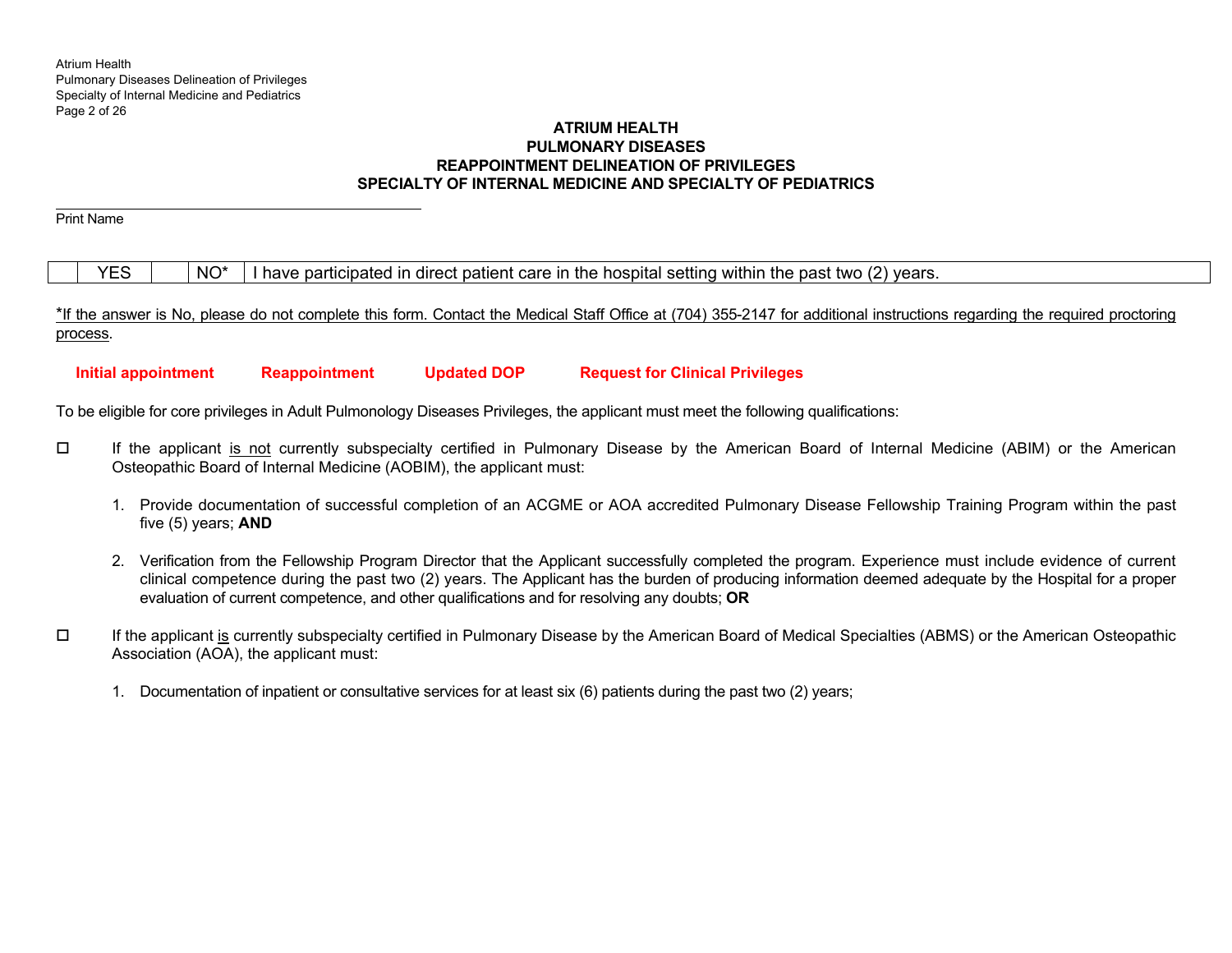To be eligible for core privileges in Pediatric Pulmonary Disease Privileges, the applicant must meet the following qualifications:

- $\Box$  If the applicant is not currently subspecialty certified in Pediatric Pulmonary Disease by the American Board of Pediatrics (ABP), the applicant must:
	- 1. Provide documentation of successful completion of an ACGME or AOA accredited Pediatric Pulmonary Disease Fellowship Training Program in within the past five (5) years; **AND**
	- 2. Verification from the Fellowship Program Director that the Applicant successfully completed the program. Experience must include evidence of current clinical competence in Pediatrics during the past two (2) years. The Applicant has the burden of producing information deemed adequate by the Hospital for a proper evaluation of current competence, and other qualifications and for resolving any doubts; **OR**
- $\Box$  If the applicant is currently subspecialty certified in Pediatric Pulmonary Disease by the American Board of Pediatrics (ABP), the applicant must:
	- 1. Documentation of inpatient or consultative services for at least six (6) patients during the past two (2) years;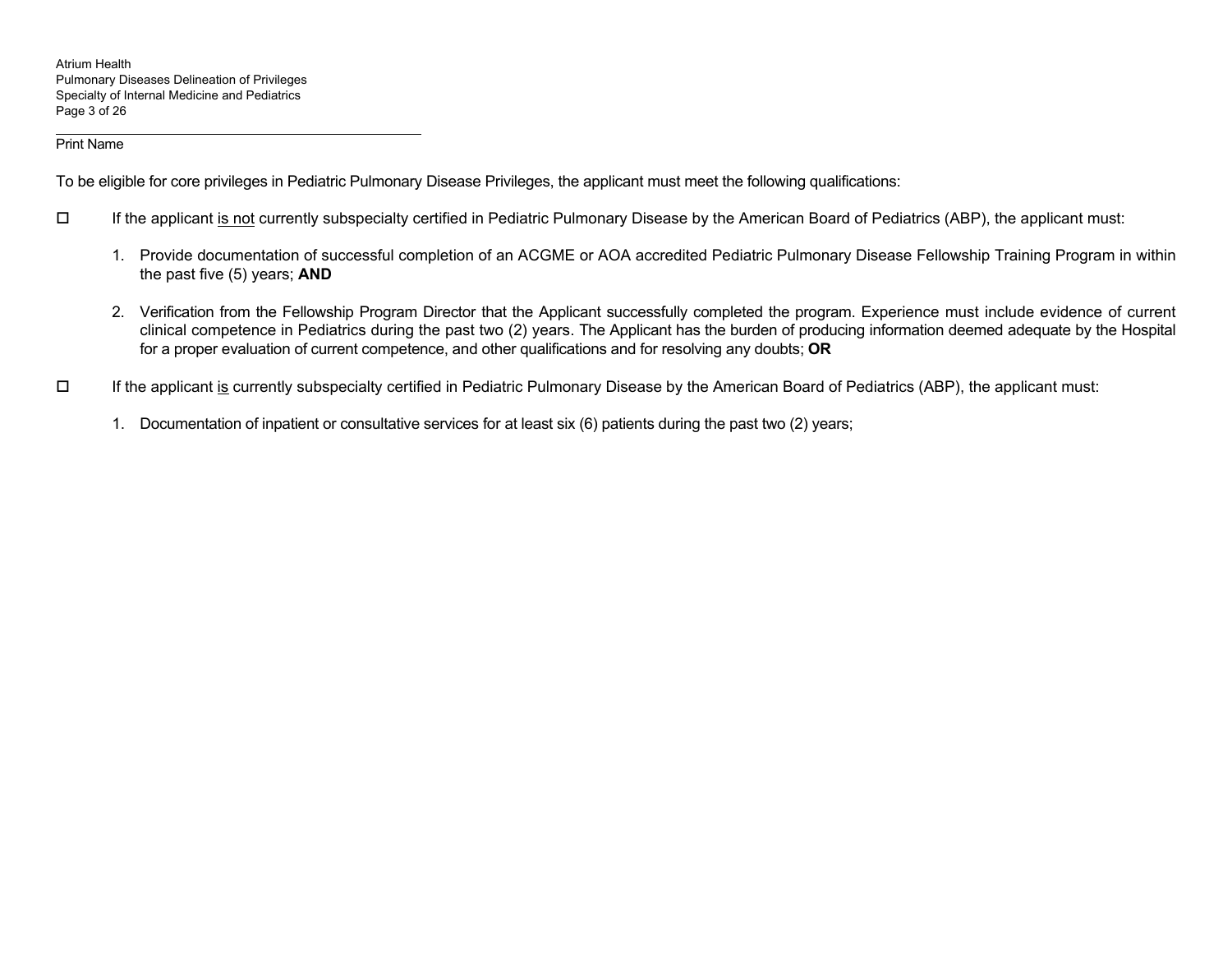NOTE 1: Physicians must apply for "CORE" privileges in order to be eligible for clinical privileges in the specialty of Pulmonary Diseases at any facility within Atrium Health.

NOTE 2: "CORE" privileges cannot be amended or altered in any way.

NOTE 3: If "general" Internal Medicine or "general" Pediatric privileges are required, please request the appropriate additional Delineation of Privileges Forms.

NOTE 4: Please note that the exercise of certain privileges enumerated herein is necessarily limited by the operational, and resource constraints of the facility. All procedures must be performed within a clinical setting with the capabilities and organizational structure required to provide appropriate support.

**CMC PVL UNV CR LIN CAB UNN STN ANS Cleveland ADULT PULMONARY DISEASES CORE PRIVILEGES** N/A CPUL-1 Privileges to evaluate; diagnose and treat and provide consultation to patients of all ages except as specifically excluded from practice, presenting with conditions, disorders, and diseases of the organs of the thorax or chest; the lungs and airways, cardiovascular and tracheobronchial systems, esophagus and other mediastinal contents, diaphragm, circulatory system. The core privileges in this specialty include the procedures listed below and such other procedures that are extensions of the same techniques and skills.

Please check appropriate blocks when applying for privileges:

Adult Pulmonary Diseases Core Privileges include but are not limited to interpretation of pulmonary functions testing, endobronchial ultrasound (EBUS); bronchoscopy, chest tube thoracostomy, thoracentesis, insertion and management of central venous catheters, arterial lines, pleural biopsy, elective endotracheal intubation under local anesthesia or \*\*\*moderate sedation and management of the mechanical ventilation.

*\*\*\*Note: Pulmonary Physicians function in accordance with the Moderate Sedation Policy and Delineation of Privileges form.*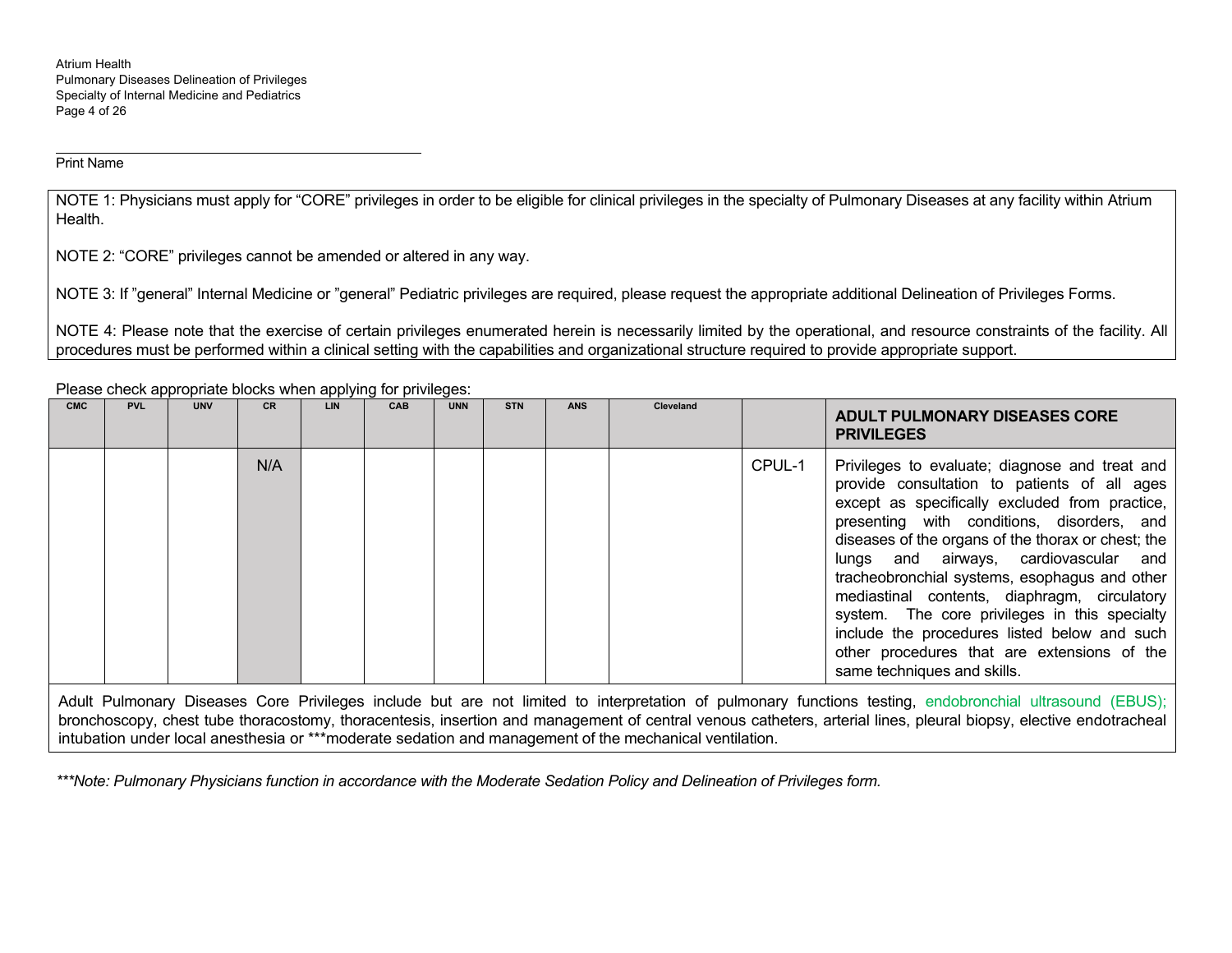# **\* SPECIAL PRIVILEGES WITH QUALIFICATIONS AND/OR SPECIFIC CRITERIA - PROVIDE THE NUMBER OF PROCEDURES PERFORMED WITHIN THE PAST TWO YEARS AND FACILITY WHERE THE PROCEDURES WERE PERFORMED.**

| <b>CMC</b> | <b>PVL</b> | <b>UNV</b> | <b>CR</b> | <b>LIN</b> | CAB | <b>UNN</b> | <b>STN</b> | <b>ANS</b> | <b>CLE</b> |               | <b>PULMONARY MEDICINE SPECIAL</b><br><b>PRIVILEGES</b><br>Must apply for and maintain Adult Pulmonary<br>Disease Core Privileges (CPUL-1) |                 | <b>Number</b><br><b>Performed</b><br><b>Within The</b><br>Past 2 Years | Location |
|------------|------------|------------|-----------|------------|-----|------------|------------|------------|------------|---------------|-------------------------------------------------------------------------------------------------------------------------------------------|-----------------|------------------------------------------------------------------------|----------|
|            |            |            | N/A       |            |     |            |            |            |            | $CPUL-1(a)$ * | Whole Lung Lavage under<br>General Anesthesia in the<br>Operating Room                                                                    | 3               |                                                                        |          |
|            |            |            | N/A       |            |     |            |            |            |            | $CPUL-1(b)^*$ | Photodynamic Therapy                                                                                                                      | 10              |                                                                        |          |
|            |            |            | N/A       |            |     |            |            |            |            | $CPUL-1(c)*$  | <b>Airway Stents</b>                                                                                                                      | 20              |                                                                        |          |
|            |            |            | N/A       |            |     |            |            |            |            | $CPUL-1(d)^*$ | Rigid Bronchoscopy                                                                                                                        | 20              |                                                                        |          |
|            |            |            | N/A       |            |     |            |            |            |            | $CPUL-1(e)^*$ | Percutaneous<br>Tracheostomy                                                                                                              | 20              |                                                                        |          |
|            |            |            | N/A       |            |     |            |            |            |            | $CPUL-1(f)^*$ | Transtracheal Oxygen<br>Catheter Insertion                                                                                                | 5               |                                                                        |          |
|            |            |            | N/A       |            |     |            |            |            |            | $CPUL-1(g)^*$ | Pleuroscopy                                                                                                                               | 20              |                                                                        |          |
|            |            |            | N/A       |            |     |            |            |            |            | $CPUL-1(i)$ * | Electromagnetic<br>Navigational<br>Bronchoscopy (ENB)                                                                                     | See<br>Criteria |                                                                        |          |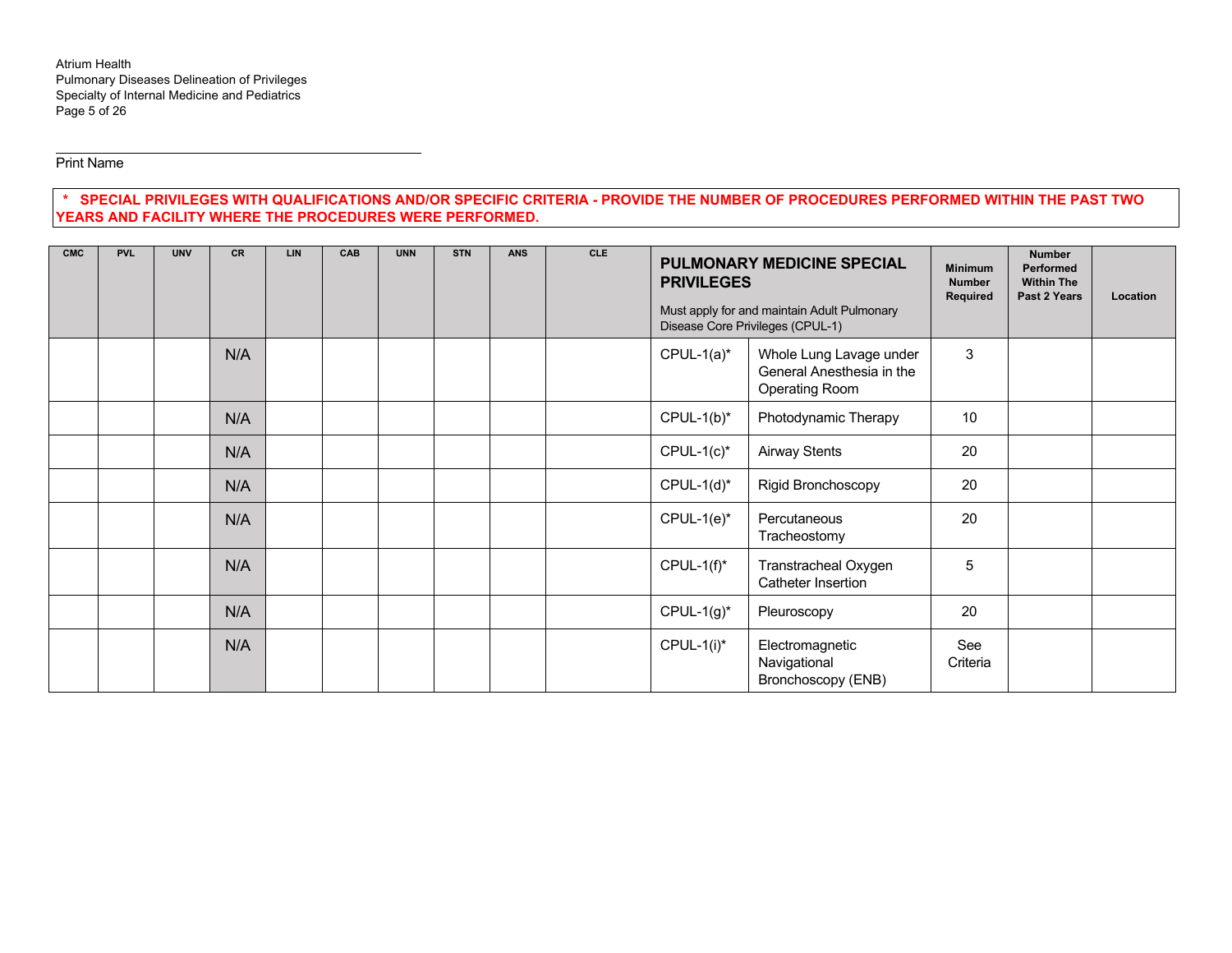Atrium Health Pulmonary Diseases Delineation of Privileges Specialty of Internal Medicine and Pediatrics Page 6 of 26

Print Name

# **\* SPECIAL PRIVILEGES WITH QUALIFICATIONS AND/OR SPECIFIC CRITERIA - PROVIDE THE NUMBER OF PROCEDURES PERFORMED WITHIN THE PAST TWO YEARS AND FACILITY WHERE THE PROCEDURES WERE PERFORMED.**

| <b>CMC</b> | <b>PVL</b> | <b>UNV</b> | <b>CR</b> | <b>LIN</b> | <b>CAB</b> | <b>UNN</b> | <b>STN</b> | <b>ANS</b> | <b>CLE</b> |               | <b>PULMONARY MEDICINE SPECIAL</b><br><b>PRIVILEGES</b><br>Must apply for and maintain Adult Pulmonary<br>Disease Core Privileges (CPUL-1) |                 | <b>Number</b><br>Performed<br><b>Within The</b><br>Past 2<br>Years | Location |
|------------|------------|------------|-----------|------------|------------|------------|------------|------------|------------|---------------|-------------------------------------------------------------------------------------------------------------------------------------------|-----------------|--------------------------------------------------------------------|----------|
|            | N/A        | N/A        | N/A       |            |            |            |            |            |            | $CPUL-1(j)^*$ | <b>Bronchial Thermoplasty</b><br>(BT)                                                                                                     | See<br>Criteria |                                                                    |          |
|            |            |            | N/A       |            |            |            |            |            |            | $CPUL-1(k)*$  | <b>Fiducial Marker Placement</b>                                                                                                          | 3               |                                                                    |          |
|            |            |            | N/A       |            |            |            |            |            |            | $CPUL-1(I)^*$ | Argon Plasma                                                                                                                              | 3               |                                                                    |          |
|            |            |            | N/A       |            |            |            |            |            |            | $CPUL-1(m)^*$ | Endobronchial<br>Occlusion Device (EOD)                                                                                                   | 5               |                                                                    |          |
|            | N/A        | N/A        | N/A       | N/A        | N/A        | N/A        | N/A        | N/A        | N/A        | $CPUL-1(n)*$  | <b>Robotic Bronchoscopy</b>                                                                                                               | 5               |                                                                    |          |

| <b>CMC</b> | <b>PVL</b> | <b>UNV</b> | CR. | LIN | <b>CAB</b> | <b>UNN</b> | <b>STN</b> | <b>ANS</b> | <b>Cleveland</b> |        | <b>CORE PULMONARY DISEASE PRIVILEGES -</b><br><b>REHABILITATION HOSPITAL SETTING ONLY</b>                                                                                                                                       |
|------------|------------|------------|-----|-----|------------|------------|------------|------------|------------------|--------|---------------------------------------------------------------------------------------------------------------------------------------------------------------------------------------------------------------------------------|
| N/A        | N/A        | N/A        |     | N/A | N/A        | N/A        | N/A        | N/A        | N/A              | CPUL-4 | Privileges include evaluation and management, as well as<br>procedures approved for performance within the acute<br>with<br>rehabilitation<br>setting, in<br>conjunction<br>the<br>comprehensive rehabilitation treatment plan. |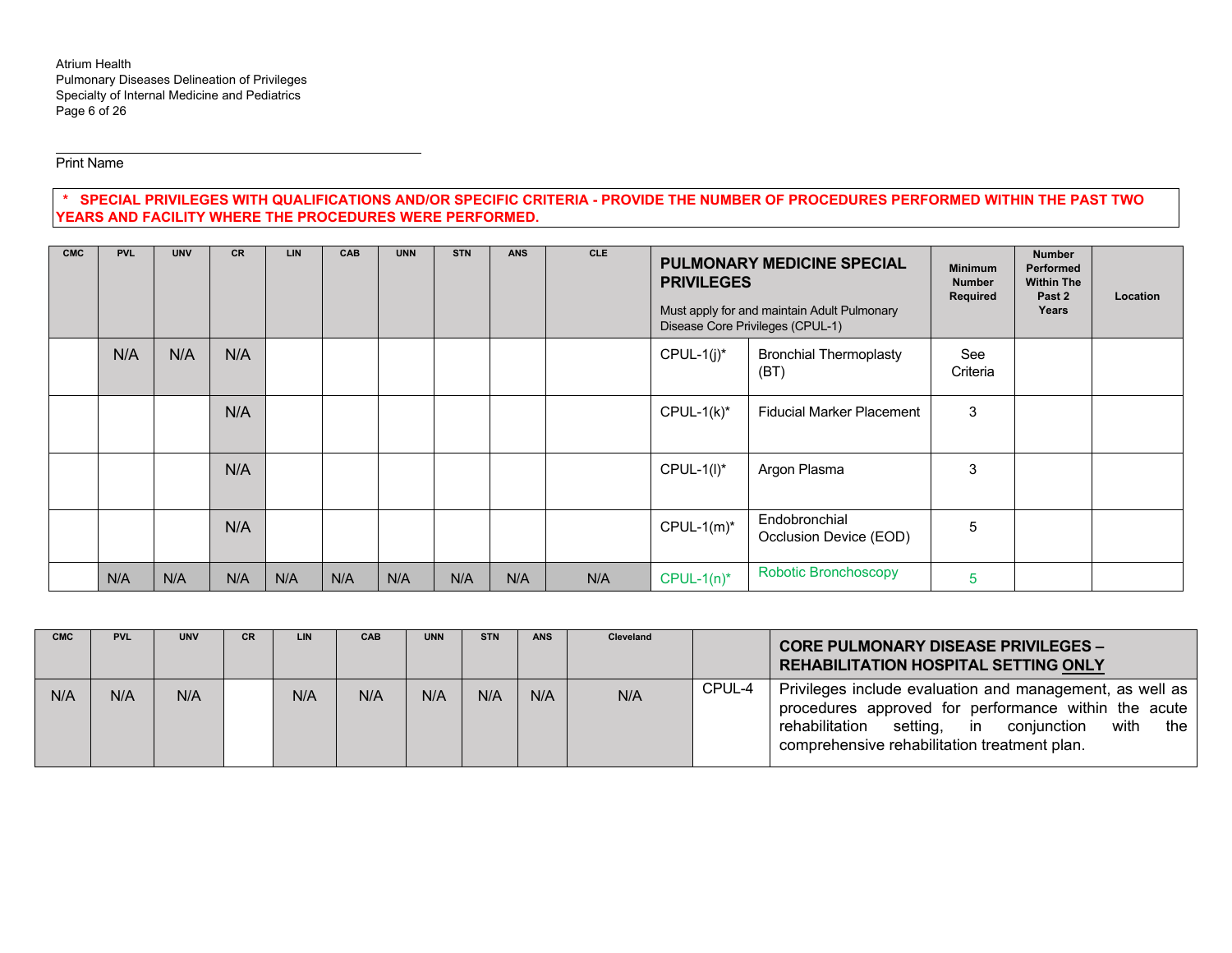Atrium Health Pulmonary Diseases Delineation of Privileges Specialty of Internal Medicine and Pediatrics Page 7 of 26

Print Name

To be eligible for core privileges in Interventional Pulmonology Core Privileges, the applicant must meet the following qualifications:

If the applicant is not currently subspecialty certified in Pulmonary Disease by the American Board of Medical Specialties (ABMS) or the American Osteopathic Association (AOA) the applicant must:

- 1. Apply for and meet the necessary criteria to be granted privileges for Adult Pulmonary Medicine Core Privileges (CPUL-1); **AND**
- 2. Provide documentation of successful completion of a one (1) year American Association for Bronchology and Interventional Pulmonology (AABIP) accredited Interventional Pulmonology Fellowship training program, within the past five (5) years; **AND**
- 3. Verification from the fellowship program director that the Applicant successfully completed the program. Experience must include evidence of current clinical competence during the past two (2) years. The Applicant has the burden of producing information deemed adequate by the Hospital for a proper evaluation of current competence, and other qualifications and for resolving any doubts.

**OR**

If the applicant is currently subspecialty certified in Pulmonary Disease by the American Board of Medical Specialties (CABMS), the applicant must:

- 1. Apply for and meet the necessary criteria to be granted privileges for Pulmonary Medicine Core Privileges (CPUL-1); **AND**
- 2. Hold certification in Interventional Pulmonology administered by the American Association for Bronchology and Interventional Pulmonology; **OR**
- 2. Verification from the Department Chief where the Applicant most recently practiced documenting that the Applicant has provided inpatient interventional pulmonology or consultative services for at least sixty (60) patients during the past two (2) years. The Applicant has the burden of producing information deemed adequate by the Hospital for a proper evaluation of current competence, and other qualifications and for resolving any doubts.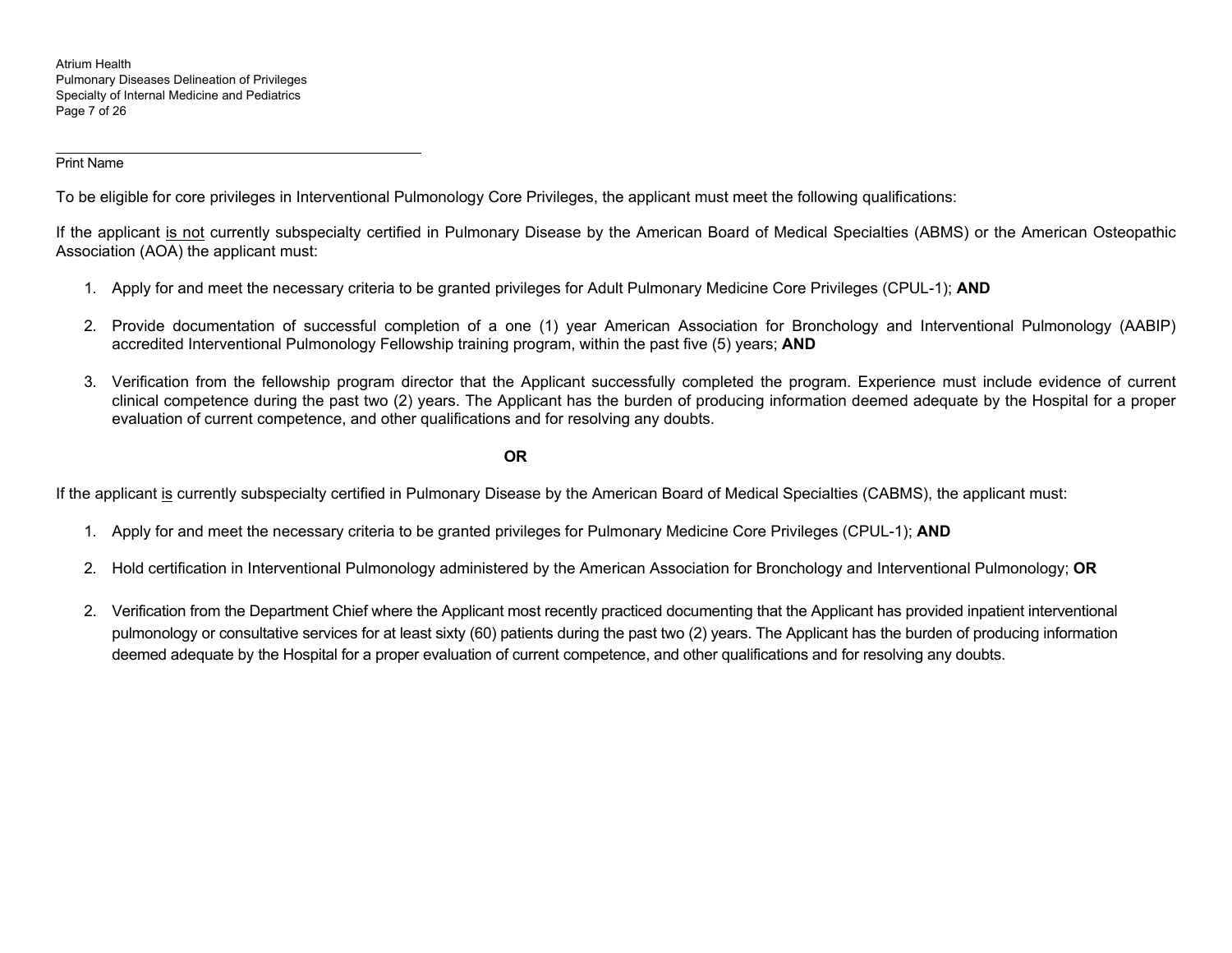Atrium Health Pulmonary Diseases Delineation of Privileges Specialty of Internal Medicine and Pediatrics Page 8 of 26

Print Name

Please check appropriate blocks when applying for privileges:

| <b>CMC</b> | <b>Pineville</b> | University | <b>CR</b> | Lincoln | <b>NorthEast</b> | <b>Union</b> | <b>Stanly</b> | Anson | <b>Cleveland</b> |        | INTERVENTIONAL PULMONOLOGY CORE<br><b>PRIVILEGES</b>                                                                                                                                                                             |
|------------|------------------|------------|-----------|---------|------------------|--------------|---------------|-------|------------------|--------|----------------------------------------------------------------------------------------------------------------------------------------------------------------------------------------------------------------------------------|
|            |                  |            | N/A       |         |                  |              |               |       |                  | CPUL-2 | Privileges to evaluate, diagnose, and provide<br>treatment to patients of all ages with complex,<br>benign and malignant airway diseases, central<br>airway obstruction, pleural diseases, and<br>pulmonary vascular procedures. |

NOTE: Interventional Pulmonology Core Privileges include rigid bronchoscopy; transbronchial needle aspiration; autofluorescence bronchoscopy; radial and convex-probe endobronchial ultrasound; transthoracic needle aspiration and biopsy; endobronchial tumor ablation using, but not limited to, LASER, electrosurgery, argon-plasma coagulation, cryotherapy, or bipolar probe; airway stent insertion and/or stent removal; balloon bronchoplasty and dilatation techniques; endobronchial radiation (brachytherapy); photodynamic therapy; endobronchial occlusion device placement for treatment of bronchopleural fistulas; fiducial marker placement, percutaneous dilatational tracheotomy; transtracheal oxygen catheter insertion; medical thoracoscopy; imaging-guided thoracic interventions including electromagnetic navigation bronchoscopy and Endobronchial Occlusion Device (EOD)

**Maintenance Criteria for Continued Interventional Pulmonology Core (CPUL-2) Privileges:** 

The Physician must submit a minimum of twenty-four (24) inpatient, outpatient or consultative Interventional Pulmonology patient services during the past two (2) year period based on acceptable results of ongoing professional practice evaluation and outcomes to reapply for privileges. This will be reviewed at the time of reappointment. Physicians who would like to continue to hold Interventional Pulmonology Core privileges who are unable to document the minimum number of elements will be requested to voluntarily withdraw their request for such privileges and to complete the necessary proctoring forms.

**\* SPECIAL PRIVILEGES WITH QUALIFICATIONS AND/OR SPECIFIC CRITERIA - PROVIDE THE NUMBER OF PROCEDURES PERFORMED WITHIN THE PAST TWO YEARS AND FACILITY WHERE THE PROCEDURES WERE PERFORMED.**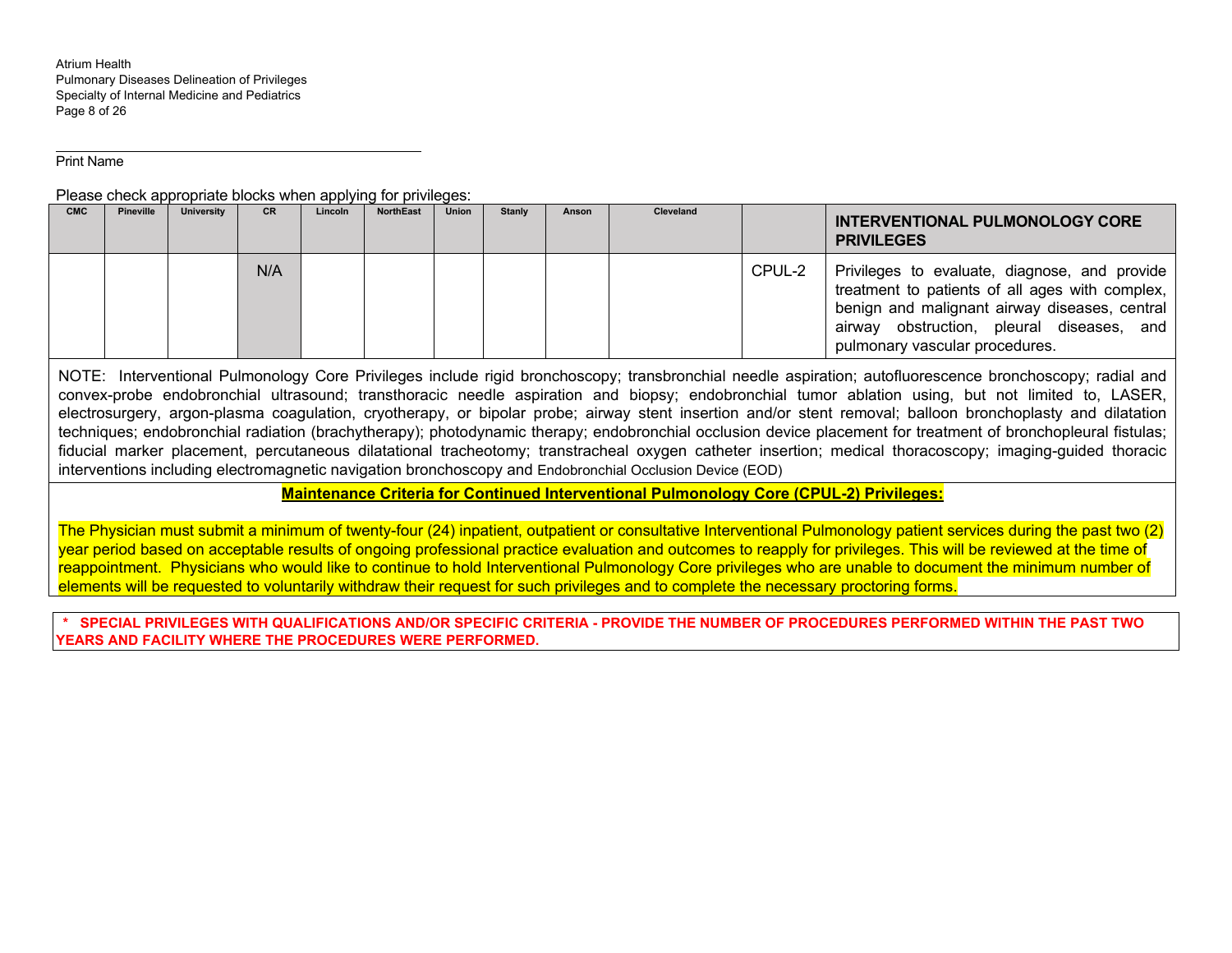Atrium Health Pulmonary Diseases Delineation of Privileges Specialty of Internal Medicine and Pediatrics Page 9 of 26

Print Name

#### Please check appropriate blocks when applying for privileges:

| <b>CMC</b> | <b>Pineville</b> | <b>University</b> | <b>CR</b> | .<br>Lincoln | <b>NorthEast</b> | <b>Union</b> | <b>Stanly</b> | Anson | <b>Cleveland</b> |        | <b>PEDIATRIC PULMONARY DISEASES CORE</b><br><b>PRIVILEGES</b>                                                                                                                                                                                                                                                                                                                                                                                                                                             |
|------------|------------------|-------------------|-----------|--------------|------------------|--------------|---------------|-------|------------------|--------|-----------------------------------------------------------------------------------------------------------------------------------------------------------------------------------------------------------------------------------------------------------------------------------------------------------------------------------------------------------------------------------------------------------------------------------------------------------------------------------------------------------|
|            |                  |                   | N/A       |              |                  |              |               |       |                  | CPUL-3 | Evaluate, diagnose, treat, and provide care to<br>infants, children and adolescents with all types of<br>conditions, disorders and diseases of the<br>respiratory system and the lungs by using a<br>variety of invasive and non-invasive diagnostic<br>and therapeutic techniques. Assess, stabilize<br>and determine the disposition of patients with<br>emergent conditions. The core privileges in this<br>specialty include the procedures that are<br>extensions of the same techniques and skills. |

Pediatric Pulmonary Diseases Core Privileges include performance of history and physical exams; airway management; continuous positive airway pressure (CPAP); diagnostic and therapeutic procedures, including thoracentesis, emergency cardioversion; examination and interpretation of sputum, bronchopulmonary secretions, pleural fluid, and lung tissue; flexible fiber-optic bronchoscopy procedures; inhalation challenge studies; insertion of arterial, central venous, and pulmonary artery balloon floatation catheters; management of pneumothorax (needle insertion and drainage system); operation of hemodynamic bedside monitoring systems; pulmonary function tests to assess respiratory mechanics and gas exchange, including spirometry, flow volume studies, lung volumes, diffusing capacity, arterial blood gas analysis, and exercise studies; thoracostomy tube insertion and drainage, including chest tubes; use of reservoir masks and CPAP masks for delivery of supplemental oxygen humidifiers, nebulizers, and incentive spirometry; use of positive pressure modes, including initiation of: ventilatory support, including bi-level positive airway pressure, weaning and respiratory care techniques, maintenance and withdrawal of mechanical ventilatory support.

# **Maintenance Criteria for Continued Privileges in Pediatric Pulmonary Diseases Core (CPUL-3) Privileges:**

The Physician must submit a minimum of twenty-four (24) inpatient, outpatient or consultative Pediatric Pulmonology patient services during the past two (2) year period based on acceptable results of ongoing professional practice evaluation and outcomes to reapply for privileges. This will be reviewed at the time of reappointment. Physicians who would like to continue to hold any Pediatric Pulmonary Diseases Core privileges but are unable to document the minimum number of elements will be requested to voluntarily withdraw their request for such privileges and to complete the necessary proctoring forms.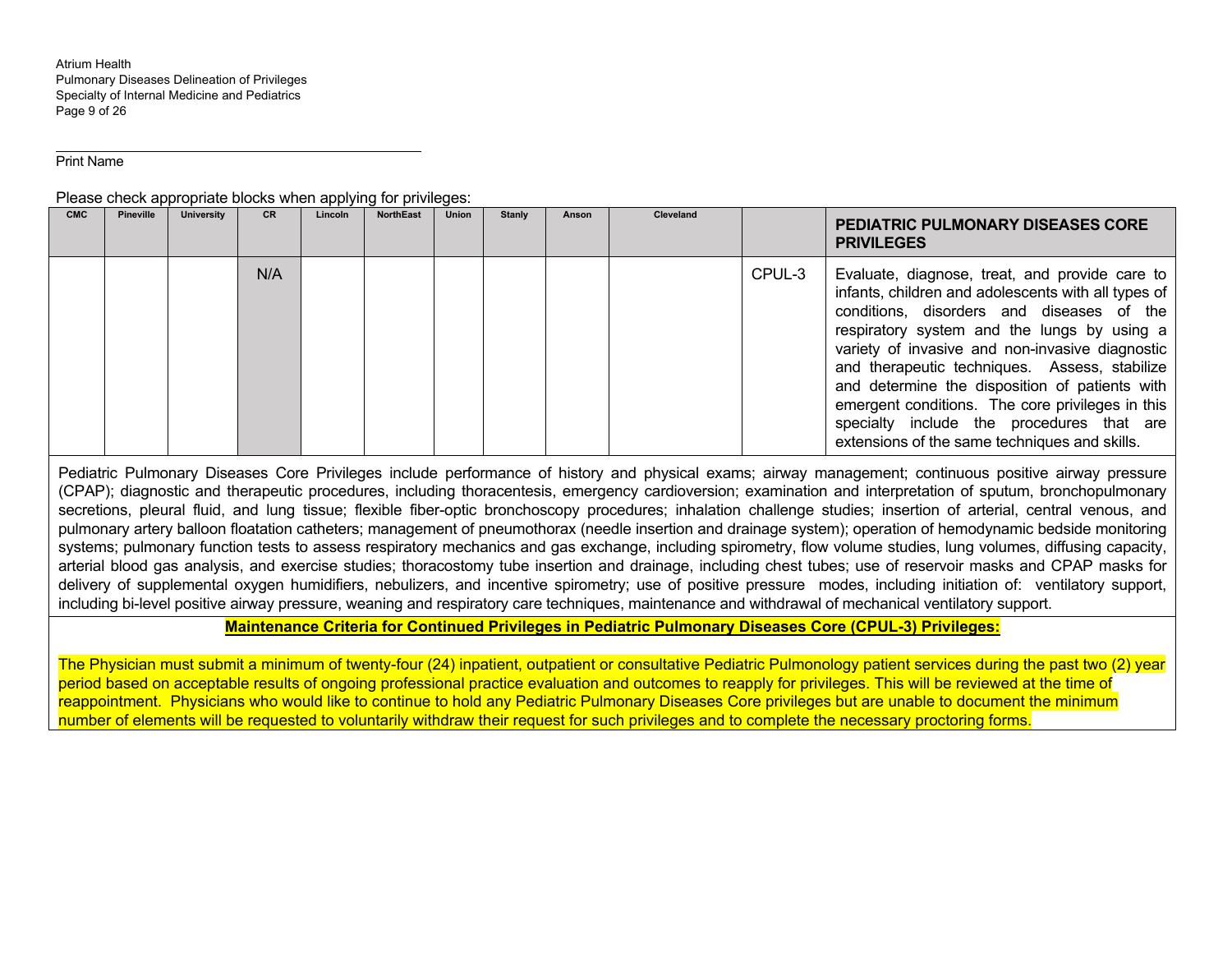Atrium Health Pulmonary Diseases Delineation of Privileges Specialty of Internal Medicine and Pediatrics Page 10 of 26

Print Name

# **PULMONARY CRITICAL CARE MEDICINE CORE PRIVILEGES**

To be eligible for core privileges in Pulmonary Critical Care Medicine Core Privileges, the applicant must meet the following qualifications:

- □ If the applicant is not currently subspecialty certified in Critical Care Medicine by the American Board of Medical Specialties (ABMS) or the American Osteopathic Association (AOA) the applicant must:
- 1. Provide documentation of subspecialty certification in Pulmonary Diseases; **AND**
- 2. Provide documentation of successful completion of a three (3) year ACGME or AOA accredited Critical Care Medicine Fellowship training program, within the past five (5) years; **AND**
- 3. Verification from the fellowship program director that the Applicant successfully completed the program. Experience must include evidence of current clinical competence during the past two (2) years. The Applicant has the burden of producing information deemed adequate by the Hospital for a proper evaluation of current competence, and other qualifications and for resolving any doubts.

# **OR**

- □ If the applicant is currently subspecialty certified in Pulmonary Critical Care Medicine by the American Board of Medical Specialties (ABMS), the applicant must:
- 1. Provide documentation of subspecialty certification in Pulmonary Critical Care Medicine from the American Board of Medical Specialties (ABMS) or the American Osteopathic Association (AOA); **AND**
- 2. Verification from the Department Chief where the Applicant most recently practiced documenting that the Applicant has provided inpatient critical care or consultative services for at least sixty (60) patients during the past two (2) years. The Applicant has the burden of producing information deemed adequate by the Hospital for a proper evaluation of current competence, and other qualifications and for resolving any doubts.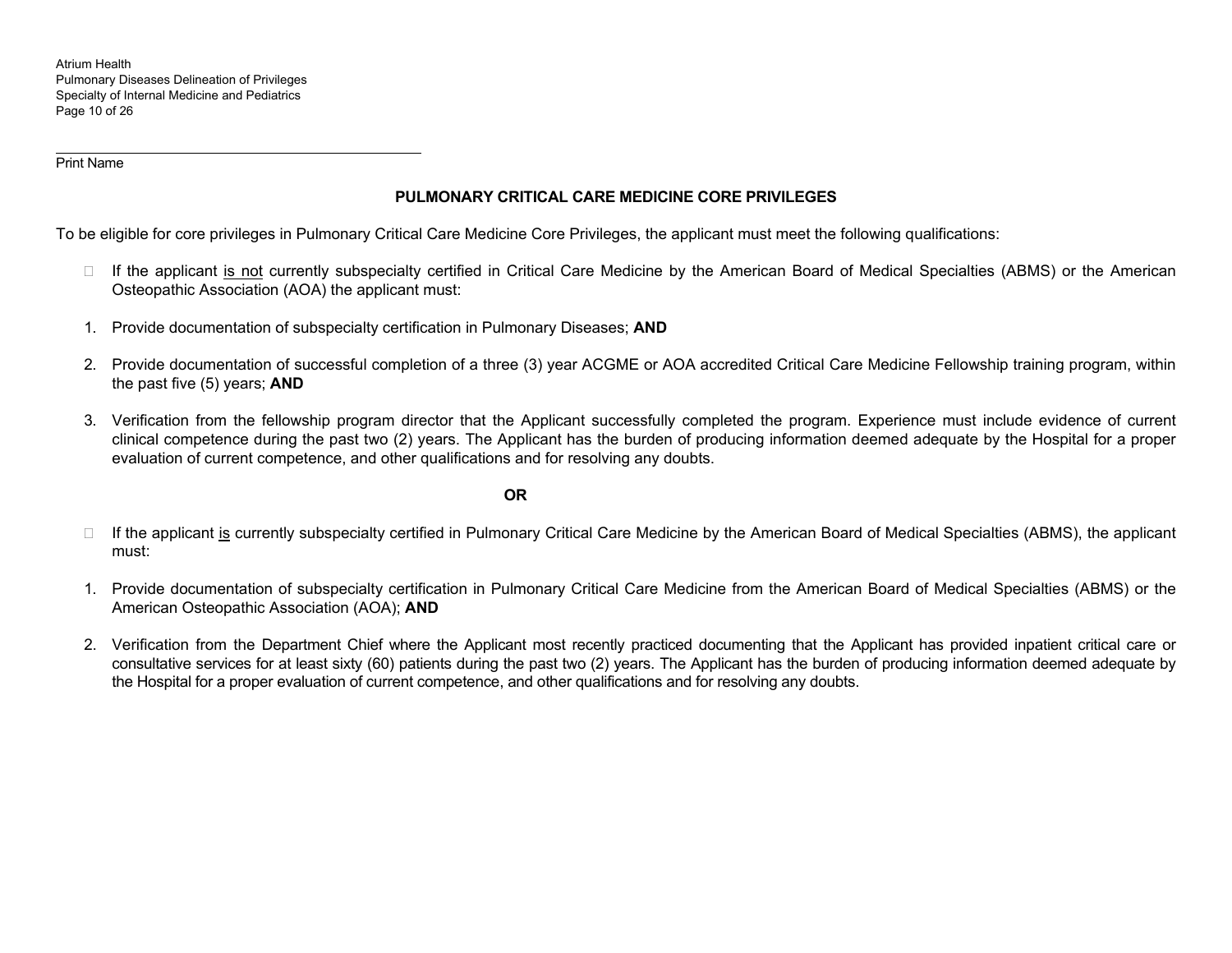| <b>CMC</b> | <b>Pineville</b> | <b>University</b> | CR. | Lincoln | <b>NorthEast</b> | <b>Union</b> | <b>Stanly</b> | Anson | Cleveland |        | <b>PULMONARY CRITICAL CARE MEDICINE CORE</b>                                                                                                                                                                                                                                                                                                                                                                                                                                                                                                                                                                                                                                                                                                                                                                                                                                                                                                                                                                                                                                                                                                                                                                                                                                                                                                                                                                                                                                                                                                                                                                                                                                                                                                                                                                                                                                                                                                                                                                                                                                                                                                                                                                                                                                                                                                                                                                                                                                                                                 |
|------------|------------------|-------------------|-----|---------|------------------|--------------|---------------|-------|-----------|--------|------------------------------------------------------------------------------------------------------------------------------------------------------------------------------------------------------------------------------------------------------------------------------------------------------------------------------------------------------------------------------------------------------------------------------------------------------------------------------------------------------------------------------------------------------------------------------------------------------------------------------------------------------------------------------------------------------------------------------------------------------------------------------------------------------------------------------------------------------------------------------------------------------------------------------------------------------------------------------------------------------------------------------------------------------------------------------------------------------------------------------------------------------------------------------------------------------------------------------------------------------------------------------------------------------------------------------------------------------------------------------------------------------------------------------------------------------------------------------------------------------------------------------------------------------------------------------------------------------------------------------------------------------------------------------------------------------------------------------------------------------------------------------------------------------------------------------------------------------------------------------------------------------------------------------------------------------------------------------------------------------------------------------------------------------------------------------------------------------------------------------------------------------------------------------------------------------------------------------------------------------------------------------------------------------------------------------------------------------------------------------------------------------------------------------------------------------------------------------------------------------------------------------|
|            |                  |                   |     |         |                  |              |               |       |           |        | <b>PRIVILEGES</b>                                                                                                                                                                                                                                                                                                                                                                                                                                                                                                                                                                                                                                                                                                                                                                                                                                                                                                                                                                                                                                                                                                                                                                                                                                                                                                                                                                                                                                                                                                                                                                                                                                                                                                                                                                                                                                                                                                                                                                                                                                                                                                                                                                                                                                                                                                                                                                                                                                                                                                            |
|            |                  |                   | N/A |         |                  |              |               |       |           | CPUL-5 | Privileges to evaluate, diagnose, and provide treatment to<br>critically ill patients of all ages (inclusive of neurological or<br>postneurosurgical, postsurgical, postcardiac/thoracic surgical<br>care) in the ICU with multiple organ dysfunction and in need of<br>critical care for life threatening disorders.                                                                                                                                                                                                                                                                                                                                                                                                                                                                                                                                                                                                                                                                                                                                                                                                                                                                                                                                                                                                                                                                                                                                                                                                                                                                                                                                                                                                                                                                                                                                                                                                                                                                                                                                                                                                                                                                                                                                                                                                                                                                                                                                                                                                        |
|            |                  |                   |     |         |                  |              |               |       |           |        | NOTE: Privileges include but not limited to airway maintenance, elective endotracheal intubation under local anesthesia or ***moderate sedation, fiberoptic bronchoscopy and<br>laryngoscpy; arterial puncture, cardiopulmonary resuscitation; calculation of oxygen content, intrapulmonary shunt and alveolar arterial gradients; cardiac output determinations by<br>thermodilution and other techniques; temporary cardiac pacemaker insertion and application; cardioversion; echocardiography and electrocardiography interpretation; evaluation of<br>oliguria; insertion of central venous, arterial and pulmonary artery balloon flotation catheters; insertion of hemodialysis and peritoneal dialysis catheters; intracranial pressure<br>monitoring; lumbar puncture; management of anaphylaxis and acute allergic reactions; management of life-threatening disorders in the intensive care units including but not limited<br>to shock, coma, heart failure, trauma, respiratory arrest, drug overdose, massive bleeding, diabetic acidosis and kidney failure; management of massive transfusions; management<br>of immunosuppressed patients; monitoring and assessment of metabolism and nutrition; needle and tube thoracostomy; paracentesis; percutaneous needle aspiration of palpable<br>masses; percutaneous tracheostomy/cricothyrotomy tube placement; perform history and physical exam, pericardiocentesis, peritoneal dialysis, peritoneal lavage, preliminary<br>interpretation of imaging studies, thoracentesis, tracheostomy, transtracheal catheterization, image guided procedures, use of reservoir masks, nasal prongs/canulas and<br>nebulizers for the delivery of supplemental oxygen and inhalants, ventilator management including experience with various modes and continuous positive airway pressure<br>therapies (BiPAP and CPAP), and wound care; intra-aortic balloon pump removal; (FAST) Confirmation of traumatic free intraperitoneal and intrathoracic fluid by Focused<br>Assessment with Sonography for Trauma (FAST) exam; Basic Resuscitation Cardiac Ultrasound (Pericardial Effusion and Cardiac Activity) and Advanced Emergency Cardiac<br>Ultrasound (Right Ventricle Dilation and Global Left Ventricle Function); and Emergency Ultrasound (Soft-Tissue Infection and Musculoskeletal). Pulmonary Critical Care<br>Physicians function in accordance with the Moderate and Deep Sedation in Adult and Pediatric Patients for Critical Care Providers Policy. |
|            |                  |                   |     |         |                  |              |               |       |           |        | <b>Maintenance Criteria for Continued Pulmonary Critical Care Medicine Core (CPUL-5) Privileges:</b>                                                                                                                                                                                                                                                                                                                                                                                                                                                                                                                                                                                                                                                                                                                                                                                                                                                                                                                                                                                                                                                                                                                                                                                                                                                                                                                                                                                                                                                                                                                                                                                                                                                                                                                                                                                                                                                                                                                                                                                                                                                                                                                                                                                                                                                                                                                                                                                                                         |

#### **Maintenance Criteria for Continued Pulmonary Critical Care Medicine Core (CPUL-5) Privileges:**

The Physician must submit a minimum of fifty (50) inpatient and/or consultative services over the past two (2) years based on acceptable results of ongoing professional practice evaluation and outcomes to reapply for special privileges. This will be reviewed at the time of reappointment. Physicians who would like to continue to hold any special privileges but are unable to document the minimal number will be requested to voluntarily withdraw their request for such privileges and to complete the necessary proctoring forms.

| <b>CMC</b> | Pine. | Univ. | СR  | Lin. | <b>NE</b> | <b>Union</b> | <b>Stanly</b> | Anson | <b>CLE</b> | <b>SPECIAL PRIVILEGES</b><br>Core Privileges (CPUL-5) | Must apply for and maintain Pulmonary Critical Care Medicine    | <b>Minimum</b><br><b>Number</b><br>Required | <b>Number</b><br>Performed<br><b>Within The</b><br>Past 2<br>Years | <b>Location</b> |
|------------|-------|-------|-----|------|-----------|--------------|---------------|-------|------------|-------------------------------------------------------|-----------------------------------------------------------------|---------------------------------------------|--------------------------------------------------------------------|-----------------|
|            | N/A   | N/A   | N/A | N/A  | N/A       | N/A          | N/A           | N/A   | N/A        | $CPUL-5(a)*$                                          | <b>Extracorporeal Membrane</b><br>Oxygenation (ECMO) Management |                                             |                                                                    |                 |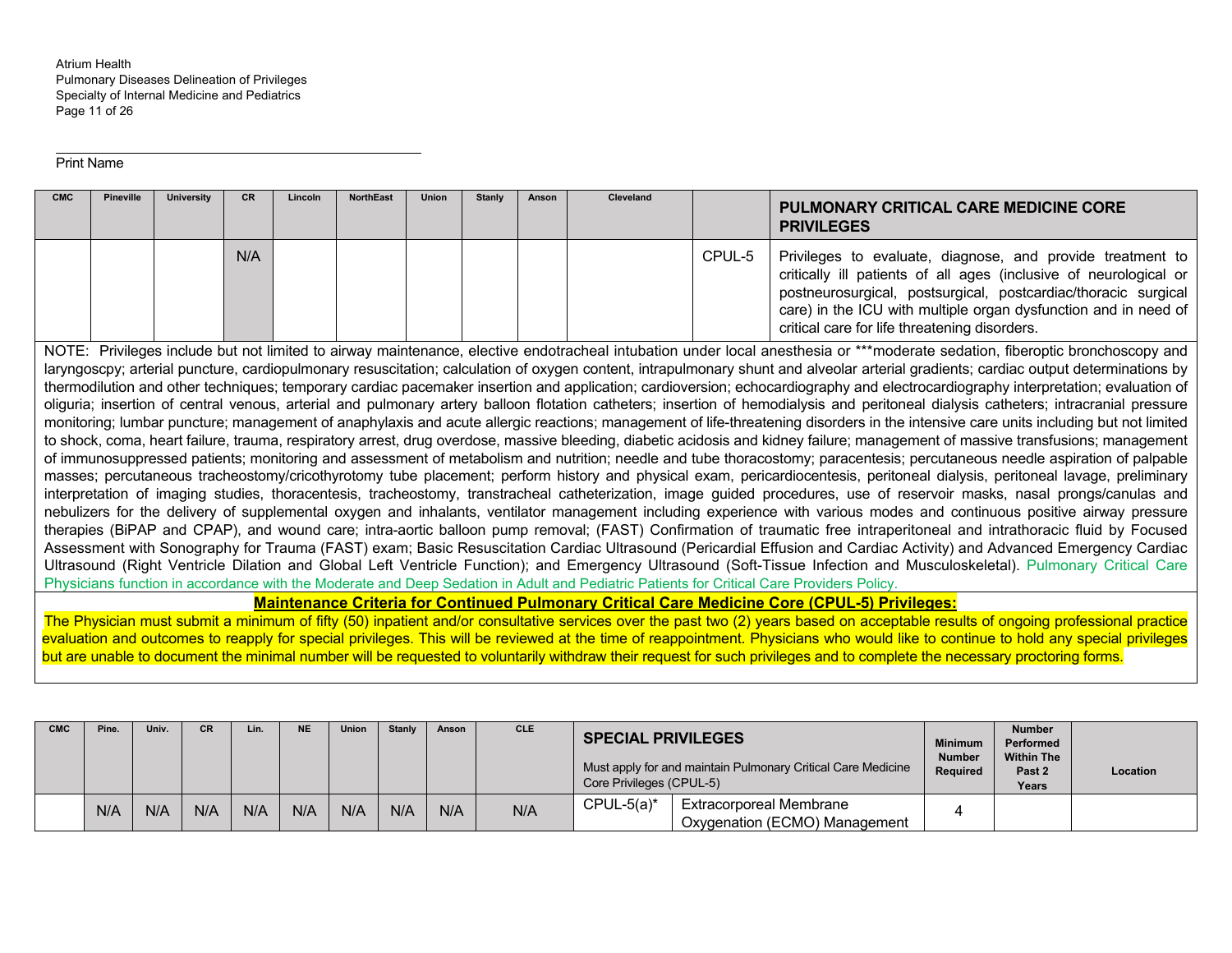Atrium Health Pulmonary Diseases Delineation of Privileges Specialty of Internal Medicine and Pediatrics Page 12 of 26

# **PRIVILEGES REQUESTED BY:**

I have requested only those privileges for which by education, training, current experience, and demonstrated performance I am qualified to perform, and that I wish to exercise at Atrium Health and;

I understand that:

- a) In exercising any clinical privileges granted, I am constrained by hospital and medical staff policies and rules applicable generally and any applicable to the particular situation.
- b) Any restriction on the clinical privileges granted to me is waived in an emergency situation and in such a situation my actions are governed by the applicable section of the medical staff bylaws or related documents.

I attest that I am not currently a user of illegal drugs or do not currently abuse the use of legal drugs.

I attest that I do not have a physical or mental condition which could affect my motor skills or ability to exercise the clinical privileges requested or that I require an accommodation in order to exercise the privileges requested safely and competently.

Signature Date of the Date of the Date of the Date of the Date of the Date of the Date of the Date of the Date

Print Name

Approval by the CHS Medical Executive Committee: 05/18/2017; 11/09/2017, 09/22/2020, 08/19/2021 Approval by the Board of Commissioners: 06/13/2017; 12/12/2017; 11/10/2020, 08/24/2021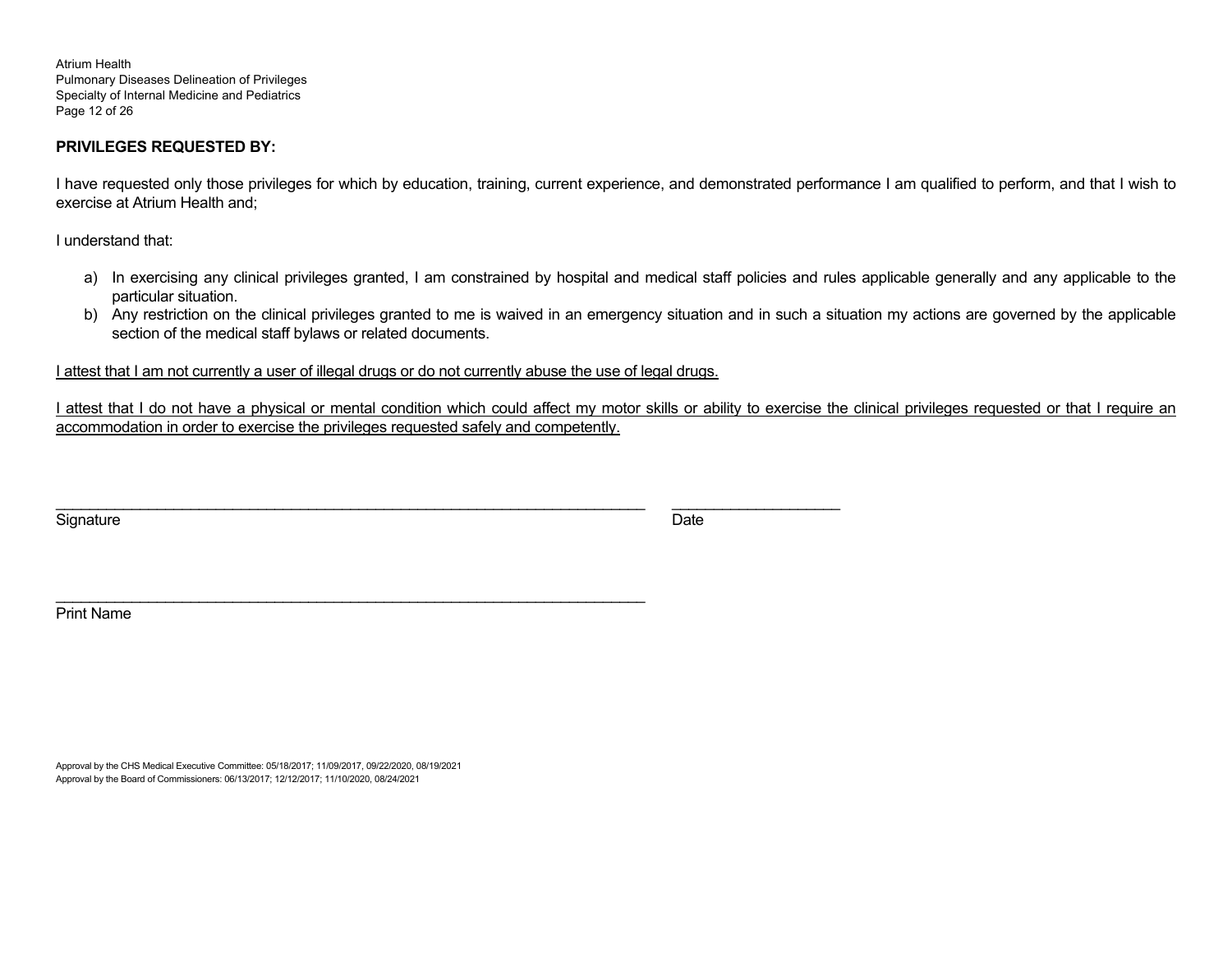Atrium Health Pulmonary Diseases Delineation of Privileges Specialty of Internal Medicine and Pediatrics Page 13 of 26

### **CPUL-1(a) WHOLE LUNG LAVAGE UNDER GENERAL ANESTHESIA IN THE OPERATING ROOM**

**DEFINITION:** The procedure is performed in the Operating Room with Anesthesia assisting under general anesthesia. A double lumen endotracheal tube is used to isolate each lung. The involved lung is lavaged while maintaining ventilation of the other lung.

**QUALIFICATIONS**: Endotracheal intubation with double lumen tube performed by Anesthesia. Knowledge of confirming placement of the tube with bronchoscope. Knowledge regarding method of instilling lavage fluid and its recovery.

#### **Applicants shall present evidence of the following:**

- 1. Provide documentation of the successful completion of a fellowship program in Pulmonary Disease within the past two (2) years and have written documentation from the Program Director demonstrating competency in Whole Lung Lavage Under General Anesthesia In The Operating Room; **OR**
- 1. Provide a minimum number of three (3) cases performed within the past two (2) years; **OR**
- 1. Submit the PERMISSION TO BE PROCTORED REQUEST FORM requesting concurrent proctoring by a physician who currently holds privileges to perform Whole Lung Lavage Under General Anesthesia In The Operating Room. You must provide documentation of proctoring for three (3) procedures.

# **MAINTENANCE CRITERIA FOR CONTINUED PRIVILEGES:**

The Physician must submit at least one (1) cases performed over the past two (2) years based on acceptable results of ongoing professional practice evaluation and outcomes to reapply for special privileges. This will be reviewed at the time of reappointment. Physicians who would like to continue to hold any special privileges but are unable to document the minimal number will be requested to voluntarily withdraw their request for such privileges and to complete the necessary proctoring forms.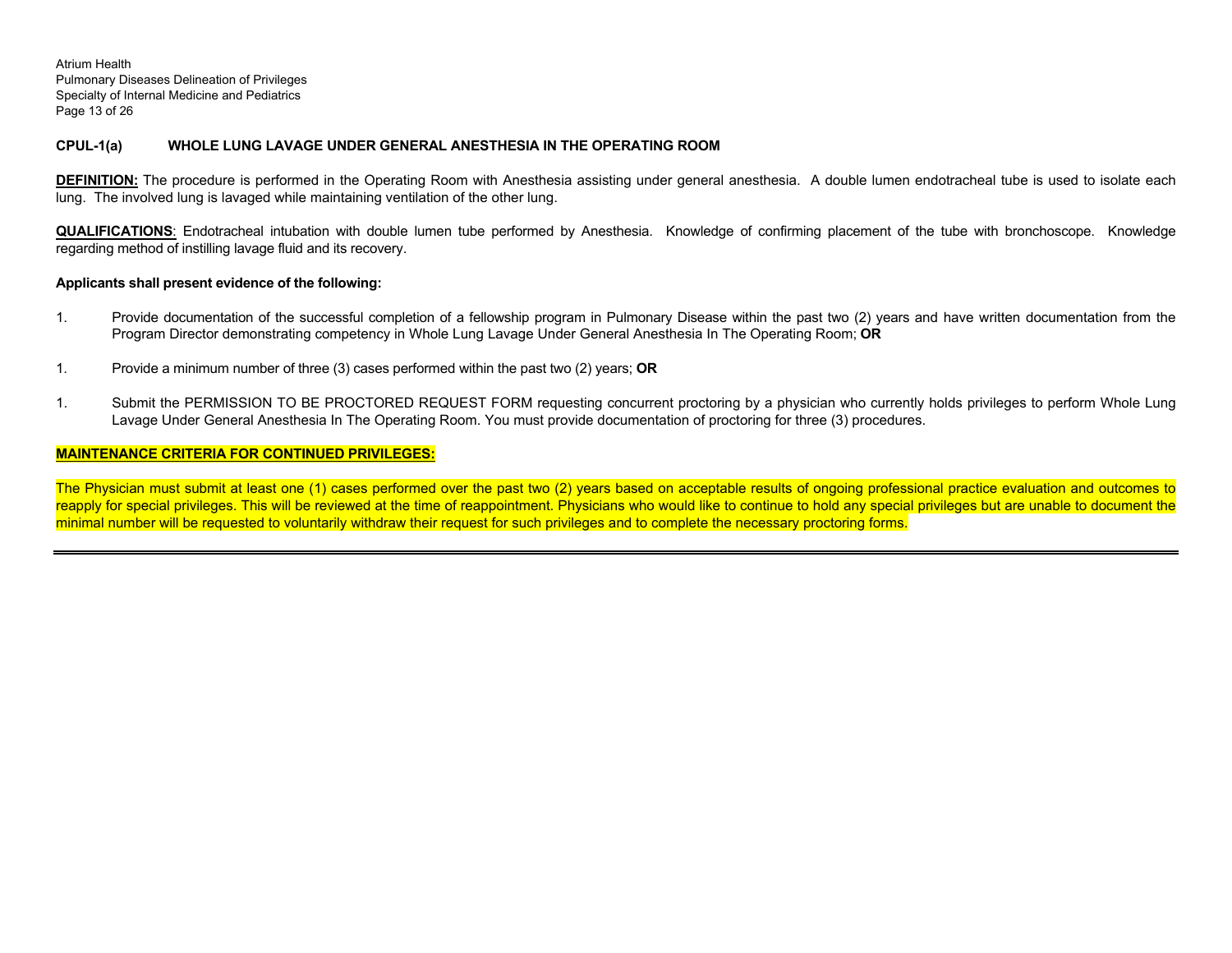Atrium Health Pulmonary Diseases Delineation of Privileges Specialty of Internal Medicine and Pediatrics Page 14 of 26

# **CPUL-1(b) PHOTODYNAMIC THERAPY**

**DEFINITION**: Photodynamic Therapy (PDT) is a cancer treatment method using intravenous injection of a photosensitizing agent and exposure of tumor cells to a laser light source to cause cellular damage. The clearance of photosensitizing agent occurs over a period of time (40-72 hours) in normal tissue; however, tumor cells retain the photosensitizing agent for a longer period of time. Treatment of the tumor is the result of selective retention of the photosensitizing agent and selective delivery of light.

PDT is a two-stage process. The first stage is the intravenous injection of the photosensitizing agent. Illumination with 630-nm wavelength laser light constitutes the second stage of therapy. The laser treatment induces a photochemical, not a thermal, effect. The photochemical reaction results in the release of toxic, singlet oxygen that causes tumor necrosis.

PDT should only be done for FDA approved pulmonary indications which have been approved for treatment with this modality, which includes the following:

- 1. Treatment of early-stage, microinvasive, endobronchial nonsmall cell lung cancer in patients for whom surgery and radiotherapy are not indicated; AND
- 2. Palliation of advanced lung cancer with airway obstruction.

Any routine off-label use must be addressed in a study format under the scrutiny of the Institutional Review Board of Carolinas HealthCare System. Special cases not approved by the FDA, but for which all other approved remedies have failed, should not be forbidden from treatment, but should have documentation attesting to the use of PDT as a last resort in that circumstance.

# **The applicant must meet the following:**

- 1. Provide documentation of the successful completion of a fellowship program in Pulmonary Disease within the past two (2) years and have written documentation from the Program Director demonstrating competency in Photodynamic Therapy; **OR**
- 1. Submit the PERMISSION TO BE PROCTORED REQUEST FORM requesting concurrent proctoring by a physician who currently holds privileges to perform Photodynamic Therapy. You must provide documentation of proctoring for five (5) procedures.

# **OR**

- 1. Provide documentation of the successful completion of a didactic course in PDT (can include a pulmonary interventional session that includes PDT among other interventions); **AND**
- 2. Provide a minimum number of ten (10) cases performed within the past two (2) years; **OR**
- 2. Submit the PERMISSION TO BE PROCTORED REQUEST FORM requesting concurrent proctoring by a physician who currently holds privileges to perform Photodynamic Therapy. You must provide documentation of proctoring for five (5) procedures.

# **MAINTENANCE CRITERIA FOR CONTINUED PRIVILEGES:**

The Physician must submit at least twenty (20) cases performed over the past two (2) years based on acceptable results of ongoing professional practice evaluation and outcomes to reapply for special privileges. This will be reviewed at the time of reappointment. Physicians who would like to continue to hold any special privileges but are unable to document the minimal number will be requested to voluntarily withdraw their request for such privileges and to complete the necessary proctoring forms.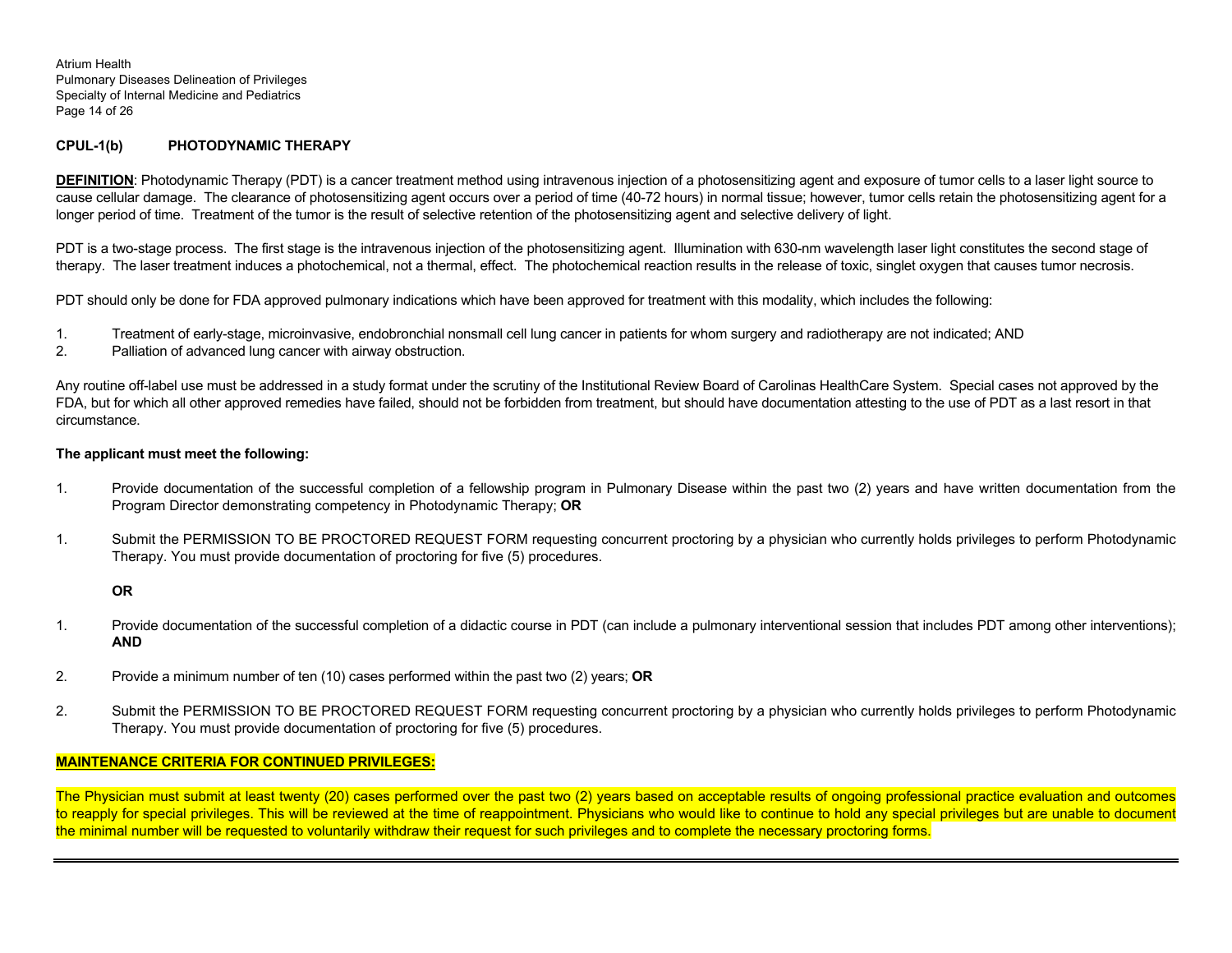Atrium Health Pulmonary Diseases Delineation of Privileges Specialty of Internal Medicine and Pediatrics Page 15 of 26

# **CPUL-1(c) AIRWAY STENTS (TO BE DONE IN A SPECIALIZED SUITE OR IN THE OPERATING ROOM UNDER GENERAL ANESTHESIA)**

**DEFINITION** – Airway Stents are devices designed to keep tubular structures open and stable. Airway stents are intended for placement in the central tracheobronchial tree. Depending on the design, they may be placed with either flexible or rigid bronchoscopes.

# **CREDENTIALS:**

Should have extensive experience in flexible and rigid bronchoscopy and management of central airway lesions, and should perform at least 20 supervised procedures in a supervised setting to establish basic competency.

# **Applicants shall present evidence of the following:**

- 1. Provide documentation of the successful completion of a fellowship program within the past two (2) years and have written documentation from the Program Director demonstrating competency in Airway Stents; **OR**
- 1. Provide a minimum number of twenty (20) cases performed within the past two (2) years; **OR**
- 1. Submit the PERMISSION TO BE PROCTORED REQUEST FORM requesting concurrent proctoring by a physician who currently holds privileges to perform Airway Stents. You must provide documentation of proctoring for twenty (20) procedures.

# **MAINTENANCE CRITERIA FOR CONTINUED PRIVILEGES:**

The Physician must submit at least ten (10) cases performed over the past two (2) years based on acceptable results of ongoing professional practice evaluation and outcomes to reapply for special privileges. This will be reviewed at the time of reappointment. Physicians who would like to continue to hold any special privileges but are unable to document the minimal number will be requested to voluntarily withdraw their request for such privileges and to complete the necessary proctoring forms.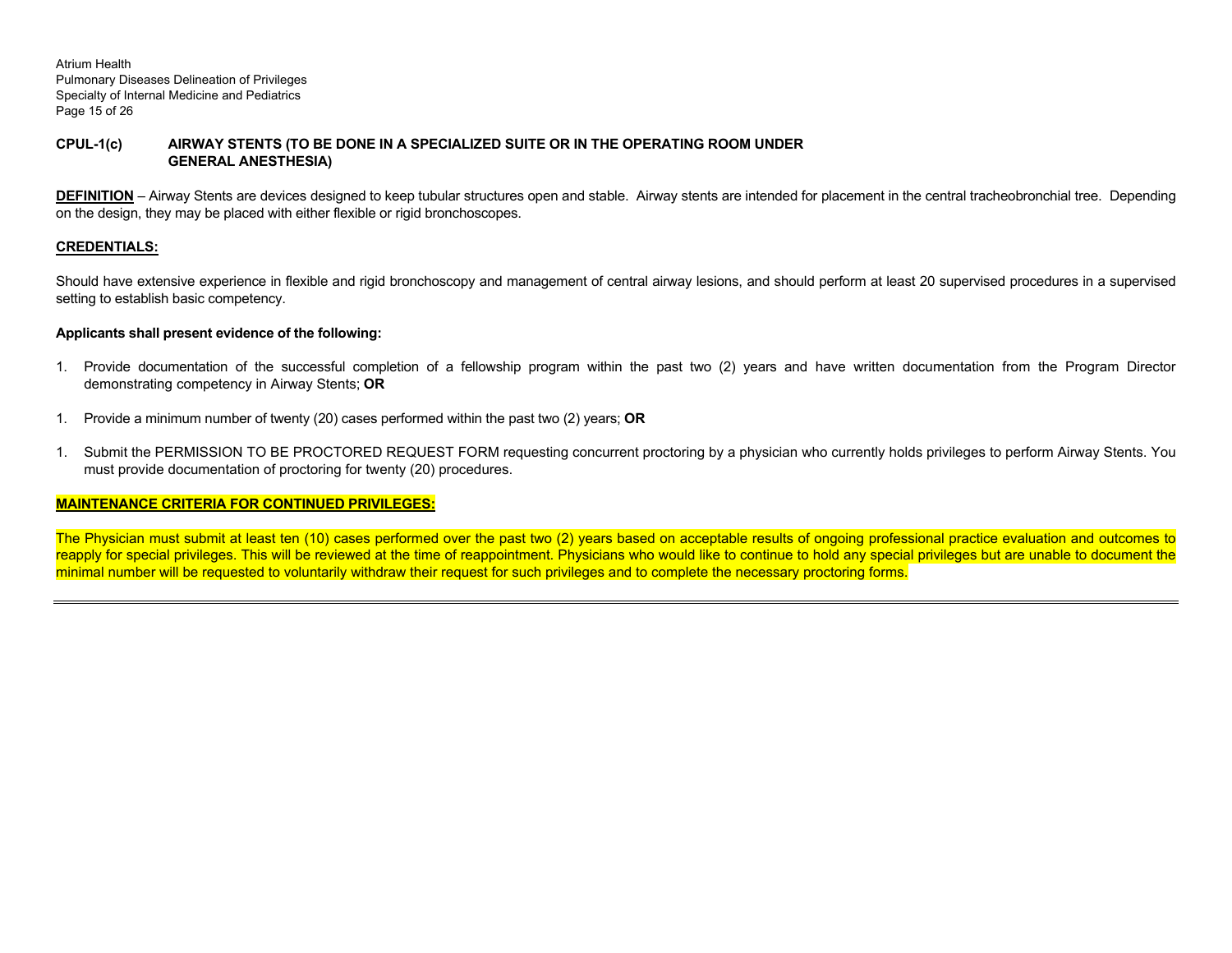Atrium Health Pulmonary Diseases Delineation of Privileges Specialty of Internal Medicine and Pediatrics Page 16 of 26

#### **CPUL-1(d) RIGID BRONCHOSCOPY (UNDER GENERAL ANESTHESIA)**

**EXPLANATION:** Placement of a rigid or fiberoptic bronchoscope through the nasal or oral opening through the larynx into the bronchus to evaluate the upper airways.

**QUALIFICATIONS:** Knowledge of the anatomy of the head, neck and tracheobronchial tree. Skills should also include pulmonary fellowship or equivalent training with respect to these procedures and demonstrated expertise with these procedures.

#### **Applicants shall present evidence of the following:**

- 1. Provide documentation of the successful completion of a fellowship program within the past two (2) years and have written documentation from the Program Director demonstrating competency in Rigid Bronchoscopy; **OR**
- 1. Provide a minimum number of twenty (20) cases performed within the past two (2) years; **OR**
- 1. Submit the PERMISSION TO BE PROCTORED REQUEST FORM requesting concurrent proctoring by a physician who currently holds privileges to perform Rigid Bronchoscopy. You must provide documentation of proctoring for twenty (20) procedures.

#### **MAINTENANCE CRITERIA FOR CONTINUED PRIVILEGES:**

The Physician must submit at least twenty (20) cases performed over the past two (2) years based on acceptable results of ongoing professional practice evaluation and outcomes to reapply for special privileges. This will be reviewed at the time of reappointment. Physicians who would like to continue to hold any special privileges but are unable to document the minimal number will be requested to voluntarily withdraw their request for such privileges and to complete the necessary proctoring forms.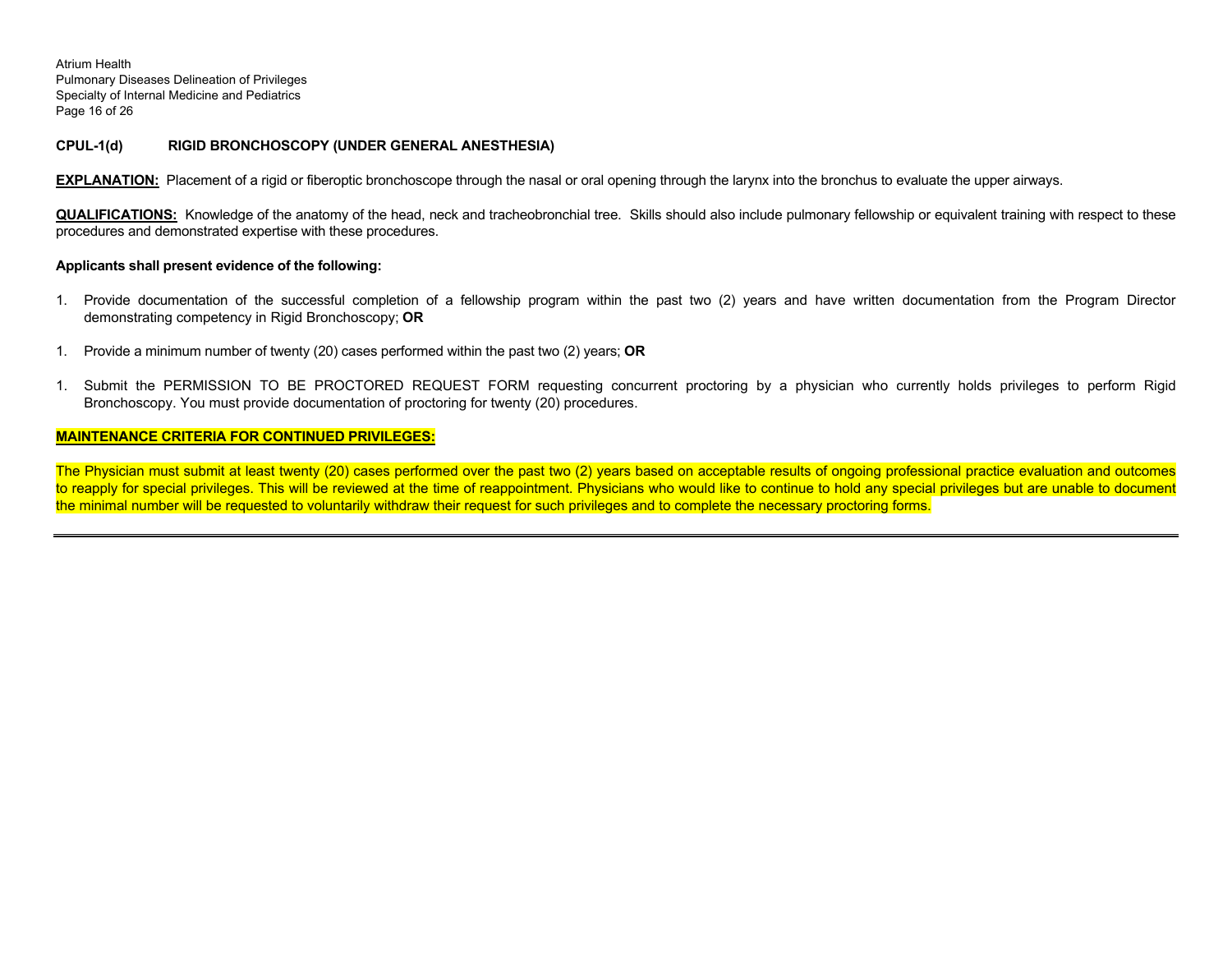Atrium Health Pulmonary Diseases Delineation of Privileges Specialty of Internal Medicine and Pediatrics Page 17 of 26

# **CPUL-1(e) PERCUTANEOUS TRACHEOSTOMY (TO BE DONE IN THE ICU OR IN THE OPERATING ROOM ONLY)**

**DEFINITION:** The procedure is balloon-facilitated percutaneous dilational tracheostomy tube placement. Percutaneous tracheostomy placement via Seldinger technique using a single dilator.

#### **Applicants shall present evidence of the following:**

- 1. Provide documentation of the successful completion of a fellowship program within the past two (2) years and have written documentation from the Program Director demonstrating competency in Percutaneous Tracheostomy; **OR**
- 1. Provide a minimum number of twenty (20) cases performed within the past two (2) years; **OR**
- 1. Submit the PERMISSION TO BE PROCTORED REQUEST FORM requesting concurrent proctoring by a physician who currently holds privileges to perform Percutaneous Tracheostomy. You must provide documentation of proctoring for twenty (20) procedures.

#### **MAINTENANCE CRITERIA FOR CONTINUED PRIVILEGES:**

The Physician must submit at least twenty (20) cases performed over the past two (2) years based on acceptable results of ongoing professional practice evaluation and outcomes to reapply for special privileges. This will be reviewed at the time of reappointment. Physicians who would like to continue to hold any special privileges but are unable to document the minimal number will be requested to voluntarily withdraw their request for such privileges and to complete the necessary proctoring forms.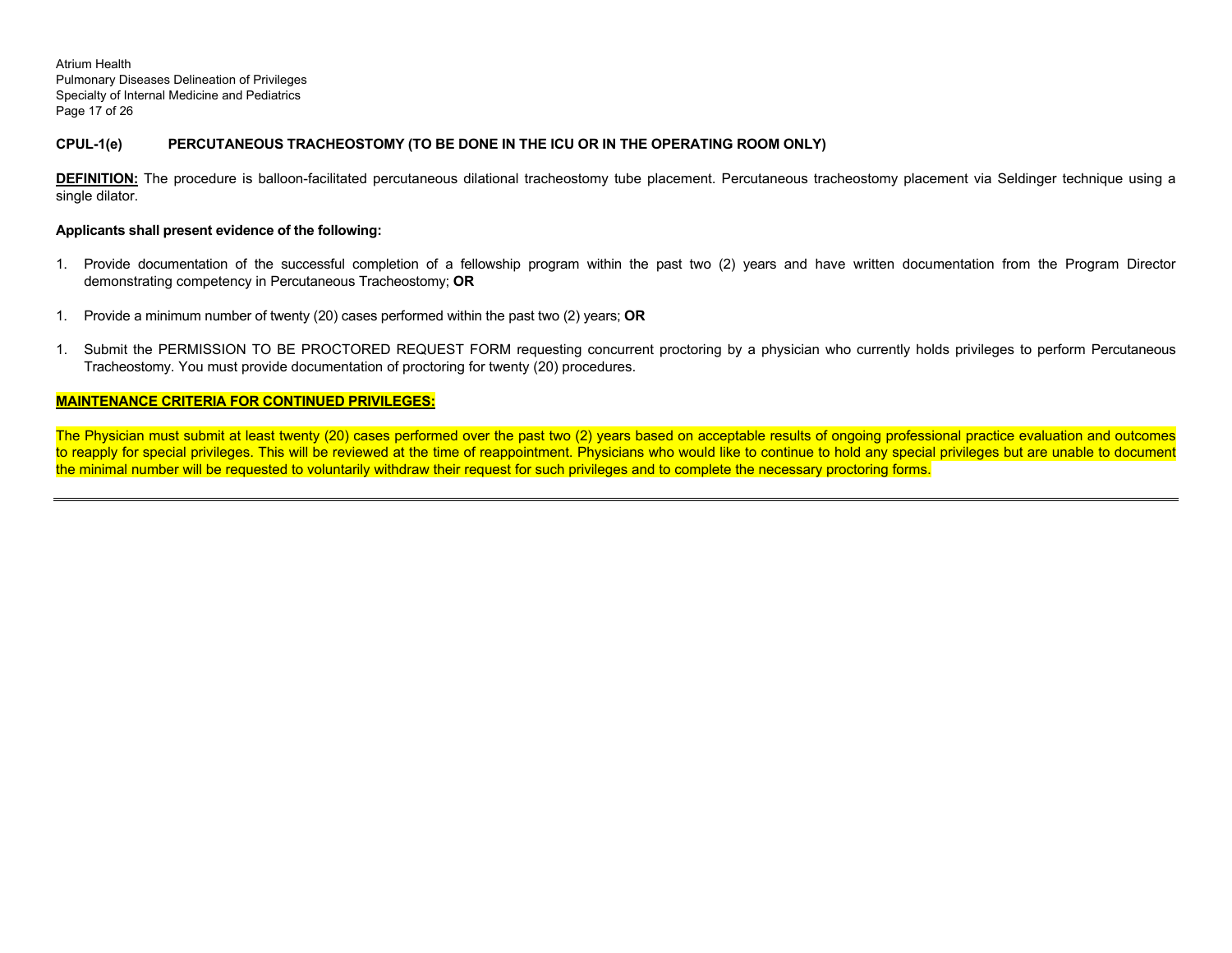Atrium Health Pulmonary Diseases Delineation of Privileges Specialty of Internal Medicine and Pediatrics Page 18 of 26

### **CPUL-1(f) TRANSTRACHEAL OXYGEN CATHETER INSERTION**

**EXPLANATION:** Placement of a transtracheal catheter for the delivery of oxygen directly to the upper trachea.

**QUALIFICATIONS:** Knowledge of the anatomy of the head, neck and upper respiratory system. Skills should also include pulmonary fellowship or equivalent training with respect to these procedures and demonstrated expertise with these procedures.

#### **Applicants shall present evidence of the following:**

- 1. Provide documentation of the successful completion of a fellowship program within the past two (2) years and have written documentation from the Program Director demonstrating competency in Transtracheal Oxygen Catheter Insertion; **OR**
- 1. Provide a minimum number of five (5) cases performed within the past two (2) years; **OR**
- 1. Submit the PERMISSION TO BE PROCTORED REQUEST FORM requesting concurrent proctoring by a physician who currently holds privileges to perform Transtracheal Oxygen Catheter Insertion. You must provide documentation of proctoring for five (5) procedures.

#### **MAINTENANCE CRITERIA FOR CONTINUED PRIVILEGES:**

The Physician must submit at least ten (10) cases performed over the past two (2) years based on acceptable results of ongoing professional practice evaluation and outcomes to reapply for special privileges. This will be reviewed at the time of reappointment. Physicians who would like to continue to hold any special privileges but are unable to document the minimal number will be requested to voluntarily withdraw their request for such privileges and to complete the necessary proctoring forms.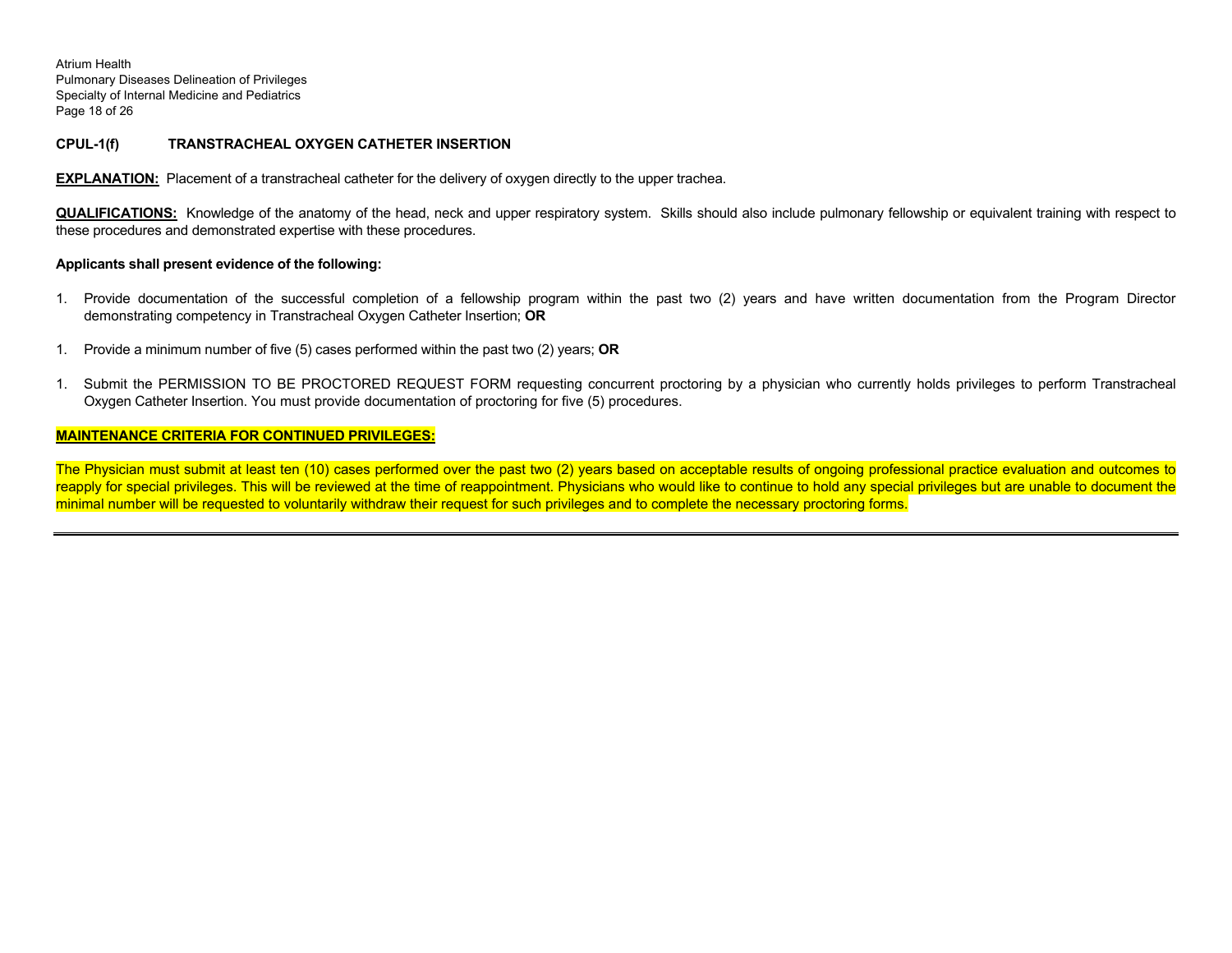Atrium Health Pulmonary Diseases Delineation of Privileges Specialty of Internal Medicine and Pediatrics Page 19 of 26

#### **CPUL-1(g) PLEUROSCOPY**

**DEFINITION:** Pleuroscopic procedures are those operations performed inside the chest using a fiberoptic scope for visualization and illumination. The procedure usually requires conscious sedation only. Indications include evaluation of spontaneous pneumothorax, preoperative staging of patients with bronchogenic carcinoma in whom pleural metastases are suspected, and evaluation of the diaphragm after trauma, evaluation of exudative pleural effusions. Therapeutic uses of pleuroscopy are limited to talc or chemical pleurodesis, or video guided chest tube placement only.

#### **Applicants shall present evidence of the following:**

- 1. Provide documentation of the successful completion of a fellowship program within the past two (2) years and have written documentation from the Program Director demonstrating competency in Pleuroscopy; **OR**
- 1. Provide a minimum number of twenty (20) cases performed within the past two (2) years; **OR**
- 1. Submit the PERMISSION TO BE PROCTORED REQUEST FORM requesting concurrent proctoring by a physician who currently holds privileges to perform Pleuroscopy. You must provide documentation of proctoring for twenty (20) procedures.

#### **MAINTENANCE CRITERIA FOR CONTINUED PRIVILEGES:**

The Physician must submit at least ten (10) cases performed over the past two (2) years based on acceptable results of ongoing professional practice evaluation and outcomes to reapply for special privileges. This will be reviewed at the time of reappointment. Physicians who would like to continue to hold any special privileges but are unable to document the minimal number will be requested to voluntarily withdraw their request for such privileges and to complete the necessary proctoring forms.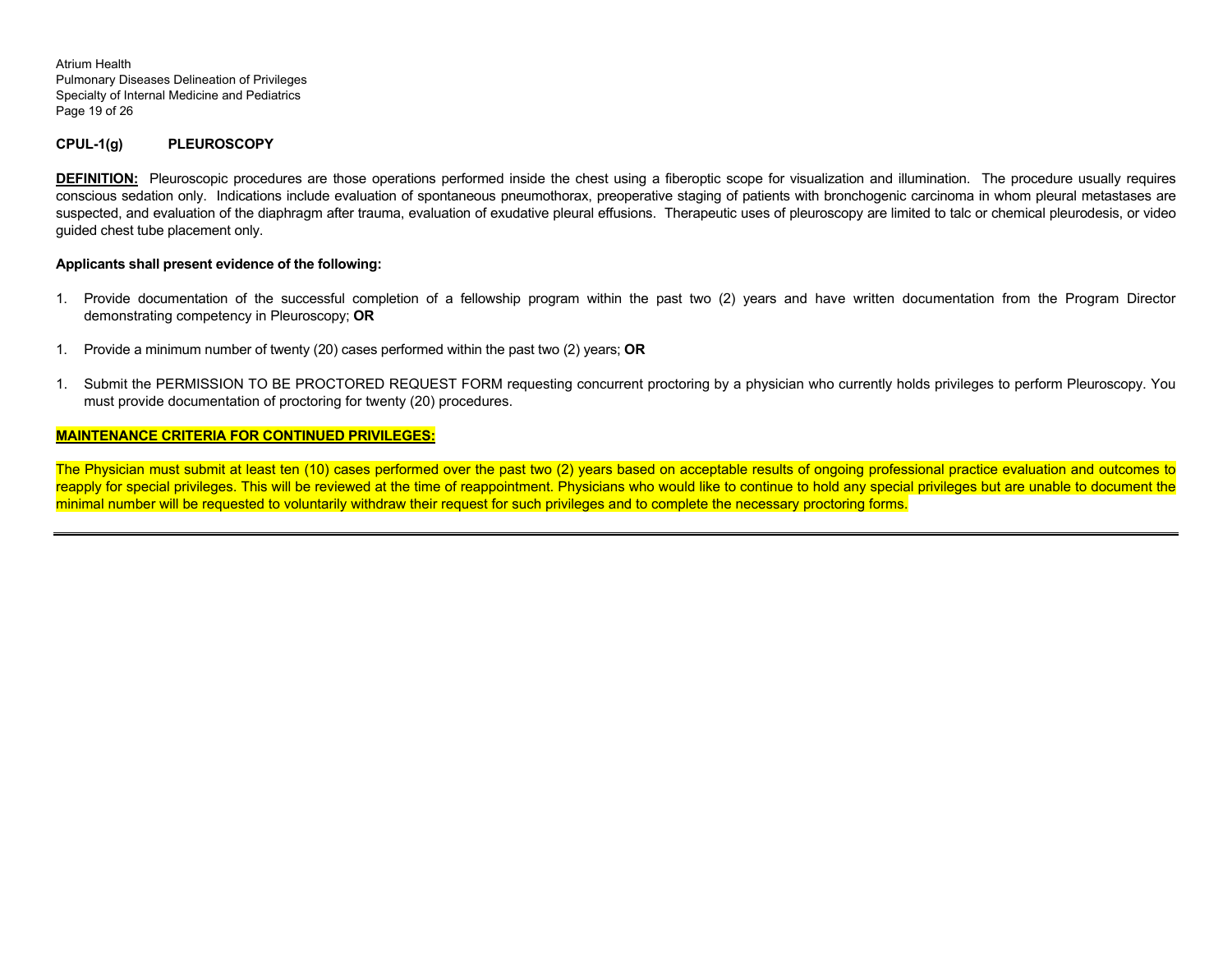Atrium Health Pulmonary Diseases Delineation of Privileges Specialty of Internal Medicine and Pediatrics Page 20 of 26

# **CPUL-1(i) ELECTROMAGNETIC NAVIGATIONAL BRONCHOSCOPY (ENB)**

**Definition:** Electromagnetic Navigation Bronchoscopy™ (ENB) procedures are those operations performed inside the chest using a bronchoscope for visualization and illumination with the concomitant use of electromagnetic guidance that provides minimally invasive access to lesions deep in the lungs as well as mediastinal lymph nodes. Indications include evaluation of mediastinal adenopathy or masses, preoperative staging of patients with bronchogenic carcinoma in whom metastases is suspected. Therapeutic uses of ENB are fiducial marker placement to guide stereotactic radiosurgery guidance. It can also be used to mark a peripheral lung nodule for surgical wedge resection.

# **Applicants shall present evidence of the following:**

- 1. Provide documentation of the successful completion of a fellowship program within the past two (2) years and have written documentation from the Program Director demonstrating competency in Electromagnectic Navigational Bronchoscopy; **OR**
- 1. Submit the PERMISSION TO BE PROCTORED REQUEST FORM requesting concurrent proctoring by a physician who currently holds privileges to perform Electromagnectic Navigational Bronchoscopy. You must provide documentation of proctoring for five (5) procedures.

# **OR**

- 1. Provide documentation of attendance of a continuing medical education (CME) accredited course on the Use of Electromagnetic Navigation Bronchoscopy; **AND**
- 2. Provide a minimum number of five (5) cases performed within the past two (2) years; **OR**
- 2. Submit the PERMISSION TO BE PROCTORED REQUEST FORM requesting concurrent proctoring by a physician who currently holds privileges to perform Electromagnectic Navigational Bronchoscopy. You must provide documentation of proctoring for five (5) procedures.

# **MAINTENANCE CRITERIA FOR CONTINUED PRIVILEGES:**

The Physician must submit at least five (5) cases performed over the past two (2) years based on acceptable results of ongoing professional practice evaluation and outcomes to reapply for special privileges. This will be reviewed at the time of reappointment. Physicians who would like to continue to hold any special privileges but are unable to document the minimal number will be requested to voluntarily withdraw their request for such privileges and to complete the necessary proctoring forms.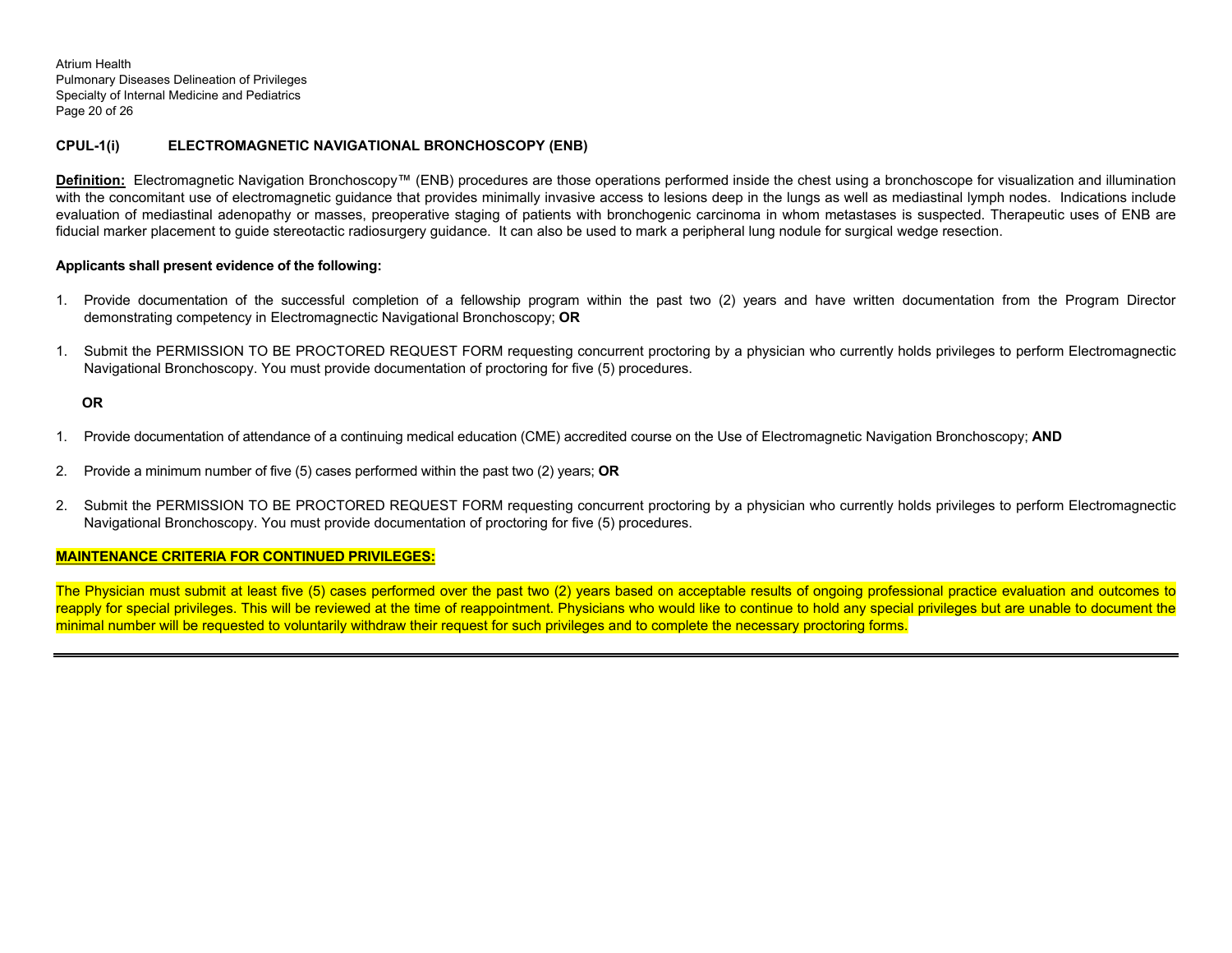Atrium Health Pulmonary Diseases Delineation of Privileges Specialty of Internal Medicine and Pediatrics Page 21 of 26

# **CPUL-1(j) BRONCHIAL THERMOPLASTY (BT)**

**Definition:** Bronchial Thermoplasty (BT) procedures are those operations performed inside the chest using a bronchoscope for visualization and illumination with the concomitant use of a thermoplasty system that delivers thermal energy to the airway wall, in a precisely controlled manner, in order to reduce excessive airway smooth muscle (ASM). Reducing airway smooth muscle decreases the ability of the airways to constrict, thereby reducing the frequency of asthma attacks.

This minimally invasive bronchoscopic procedure is performed in three outpatient procedure visits, each treating a different area of the lungs and scheduled approximately three weeks apart. After all three procedures are performed; the bronchial thermoplasty treatment is complete. No clinical data are available studying the safety and/or effectiveness of repeat treatments.

Bronchial thermoplasty is routinely performed under moderate sedation or light anesthesia, and the patient typically goes home the same day.

Bronchial thermoplasty is expected to complement asthma maintenance medications by providing long-lasting asthma control and improving asthma-related quality of life of patients with severe asthma. In addition, bronchial thermoplasty has been demonstrated to reduce severe exacerbations (asthma attacks) emergency rooms visits for respiratory symptoms, and time lost from work, school and other daily activities due to asthma.

# **Applicants shall present evidence of the following:**

- 1. Provide documentation of the successful completion of a fellowship program within the past two (2) years and have written documentation from the Program Director demonstrating competency in Electromagnectic Navigational Bronchoscopy; **OR**
- 1. Submit the PERMISSION TO BE PROCTORED REQUEST FORM requesting concurrent proctoring by a physician who currently holds privileges to perform Electromagnectic Navigational Bronchoscopy. You must provide documentation of proctoring for five (5) procedures.

# **OR**

- 1. Provide documentation of attendance of a continuing medical education (CME) accredited course on the Use of Bronchial Thermoplasty; **AND**
- 2. Provide a minimum number of five (5) cases performed within the past two (2) years; **OR**
- 2. Submit the PERMISSION TO BE PROCTORED REQUEST FORM requesting concurrent proctoring by a physician who currently holds privileges to perform Electromagnectic Navigational Bronchoscopy. You must provide documentation of proctoring for five (5) procedures.

#### **Maintenance Criteria for Continued Privileges:**

The Physician must submit at least two (2) cases performed over the past two (2) years based on acceptable results of ongoing professional practice evaluation and outcomes to reapply for special privileges. This will be reviewed at the time of reappointment. Physicians who would like to continue to hold any special privileges but are unable to document the minimal number will be requested to voluntarily withdraw their request for such privileges and to complete the necessary proctoring forms.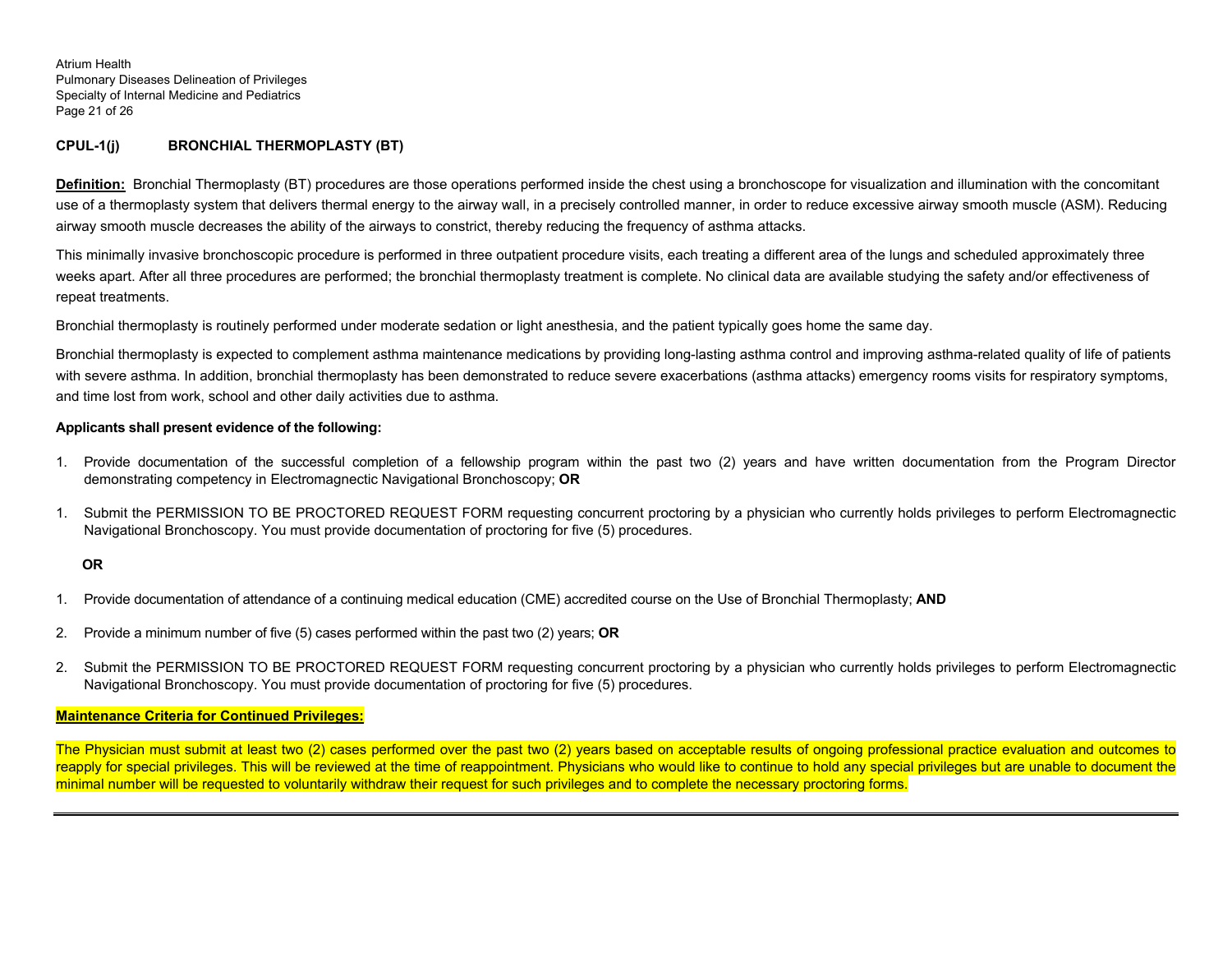Atrium Health Pulmonary Diseases Delineation of Privileges Specialty of Internal Medicine and Pediatrics Page 22 of 26

### **CPUL-1(k) FIDUCIAL MARKER PLACEMENT**

**EXPLANATION:** Fiducial marker placement uses imaging guidance to place small metal objects called fiducial markers in or near a tumor in preparation for radiation therapy. The markers help pinpoint the tumor's location with greater accuracy and allow the treatment team to deliver the maximum radiation dose to the tumor while sparing healthy tissue.

#### **The applicant must meet the following:**

- 1. Provide documentation of the successful completion of a fellowship program in Pulmonary Disease within the past two (2) years and have written documentation from the Program Director demonstrating competency in Fiducial Marker Placement; **OR**
- 1. Provide a minimum number of three (3) cases performed within the past two (2) years; **OR**
- 1. Submit the PERMISSION TO BE PROCTORED REQUEST FORM requesting concurrent proctoring by a physician who currently holds privileges to perform Fiducial Marker Placement. You must provide documentation of proctoring for three (3) procedures.

# **Maintenance Criteria for Continued Privileges:**

The Physician must submit at least two (2) cases performed over the past two (2) years based on acceptable results of ongoing professional practice evaluation and outcomes to reapply for special privileges. This will be reviewed at the time of reappointment. Physicians who would like to continue to hold any special privileges but are unable to document the minimal number will be requested to voluntarily withdraw their request for such privileges and to complete the necessary proctoring forms.

#### **CPUL-1(l) ARGON PLASMA**

**EXPLANATION:** The destruction of tissues with heat generated by applying an electrical current to an argon plasma. The plasma distributes heat to a minimal depth so that only superficial structures are coagulated while deeper ones remain undisturbed. APC is used in several applications, e.g., in the destruction of some superficial cancers and in the treatment of some stenoses that have formed within normally hollow organs, such as the trachea.

#### **The applicant must meet the following:**

- 1. Provide documentation of the successful completion of a fellowship program in Pulmonary Disease within the past two (2) years and have written documentation from the Program Director demonstrating competency in Argon Plasma; **OR**
- 1. Provide a minimum number of three (3) cases performed within the past two (2) years; **OR**
- 1. Submit the PERMISSION TO BE PROCTORED REQUEST FORM requesting concurrent proctoring by a physician who currently holds privileges to perform Argon Plasma. You must provide documentation of proctoring for three (3) procedures.

#### **Maintenance Criteria for Continued Privileges:**

The Physician must submit at least two (2) cases performed over the past two (2) years based on acceptable results of ongoing professional practice evaluation and outcomes to reapply for special privileges. This will be reviewed at the time of reappointment. Physicians who would like to continue to hold any special privileges but are unable to document the minimal number will be requested to voluntarily withdraw their request for such privileges and to complete the necessary proctoring forms.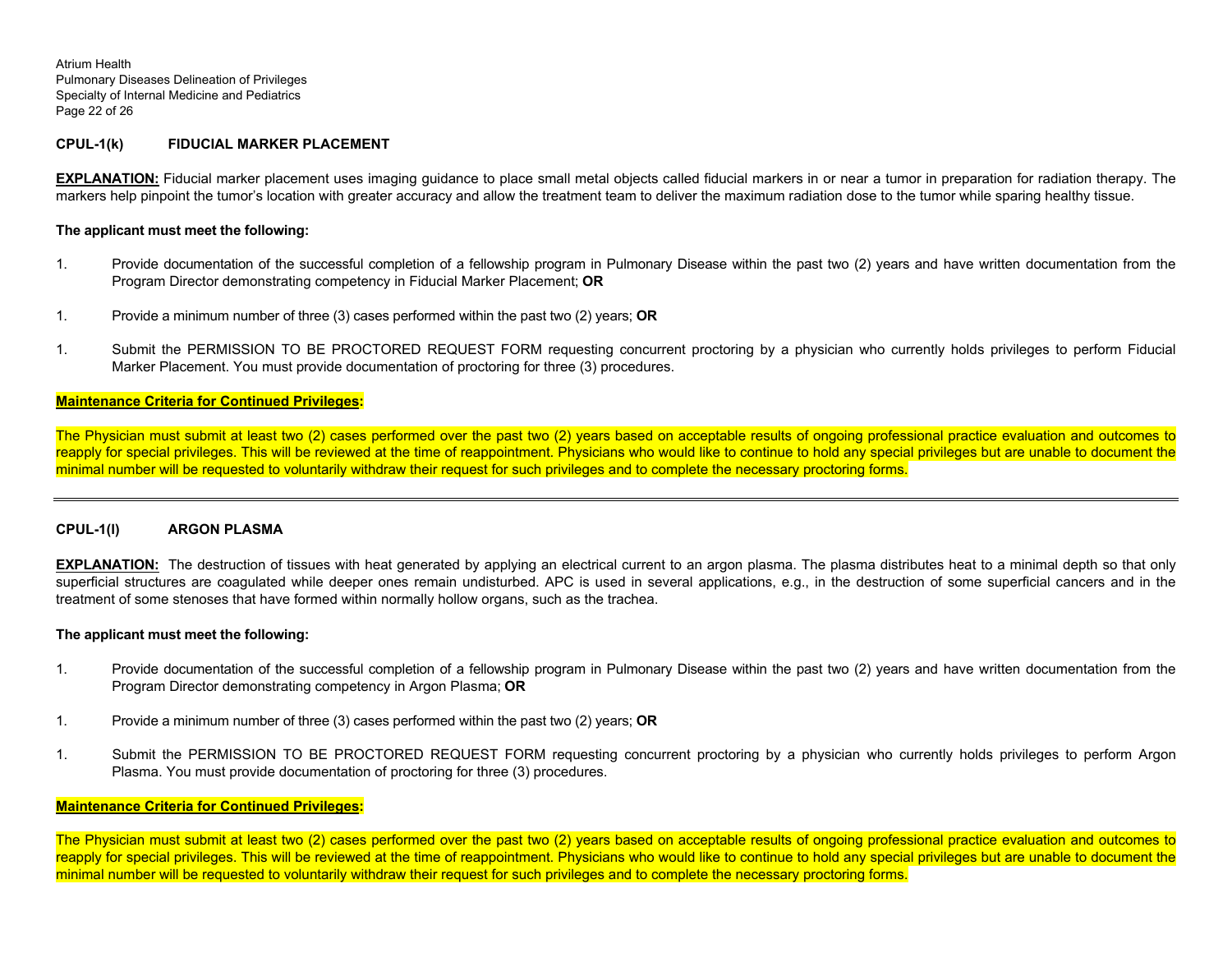Atrium Health Pulmonary Diseases Delineation of Privileges Specialty of Internal Medicine and Pediatrics Page 23 of 26

### **CPUL-1(m) ENDOBRONCHIAL OCCLUSION DEVICE**

**Definition:** Endobronchial devices are small, metallic, silicone or similar valves that can be implanted in subsegmental airways using rigid or flexible bronchoscopy. They allow air out of, but not into, a corresponding lung subsegment, allowing the subsegment to empty itself of air. Endobronchial valves have been shown to be helpful in the treatment of persistent bronchopleural fistulas and in the non-surgical treatment of advanced COPD. The occlusion devices are usually removable.

#### **The applicant must meet the following:**

- 1. Provide documentation of the successful completion of a fellowship program in Pulmonary Disease within the past two (2) years and have written documentation from the Program Director demonstrating competency in Endobronchial Occlusion Device; **OR**
- 1. Provide a minimum number of five (5) cases performed within the past two (2) years; **OR**
- 1. Submit the PERMISSION TO BE PROCTORED REQUEST FORM requesting concurrent proctoring by a physician who currently holds privileges to perform Endobronchial Occlusion Device. You must provide documentation of proctoring for five (5) procedures.

#### **Maintenance Criteria for Continued Privileges:**

The Physician must submit at least three (3) cases performed over the past two (2) years based on acceptable results of ongoing professional practice evaluation and outcomes to reapply for special privileges. This will be reviewed at the time of reappointment. Physicians who would like to continue to hold any special privileges but are unable to document the minimal number will be requested to voluntarily withdraw their request for such privileges and to complete the necessary proctoring forms.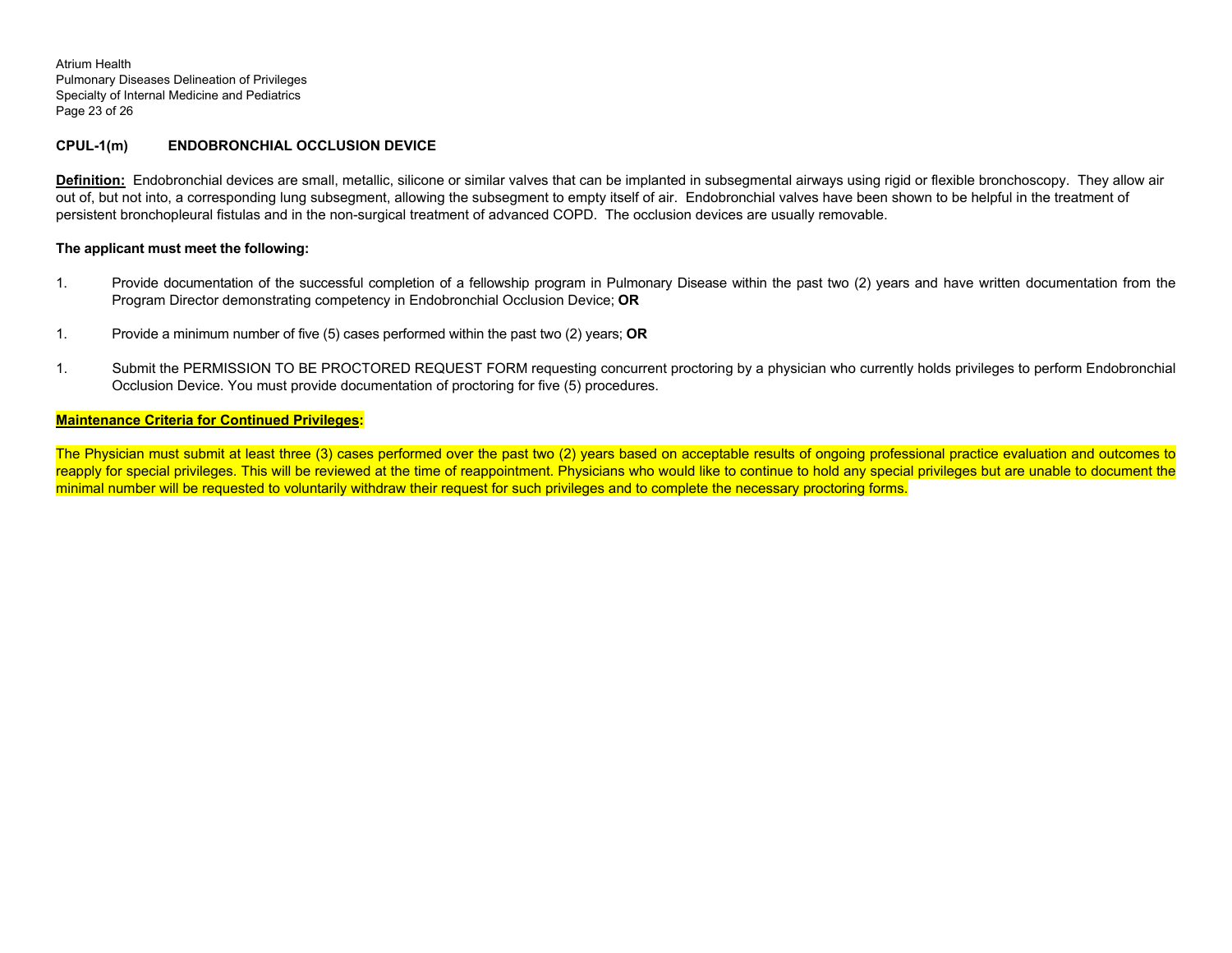Atrium Health Pulmonary Diseases Delineation of Privileges Specialty of Internal Medicine and Pediatrics Page 24 of 26

# **CPUL-1(n) ROBOTIC BRONCHOSCOPY**

**DEFINITION:** Robotic Bronchoscopy procedures are those operations performed inside the chest using a bronchoscope for visualization and illumination with the concomitant use of CT based navigational guidance that provides minimally invasive access to lesions deep in the lungs as well as mediastinal lymph nodes. Indications include evaluation of mediastinal adenopathy or masses, preoperative staging of patients with bronchogenic carcinoma in whom metastases is suspected. Therapeutic uses of robotic bronchoscopy are fiducial marker placement to guide stereotactic radiosurgery guidance. It can also be used to mark a peripheral lung nodule for surgical wedge resection.

**SPECIFIC SKILLS AND TRAINING REQUIRED:** Physicians should be skilled in the techniques of fiberoptic bronchoscopy and associated techniques for obtaining tissue sampling

- 1. Provide documentation of the successful completion of a fellowship program within the past two (2) years and have written documentation from the Program Director demonstrating competency in Robotic bronchoscopy, **OR**
- 1. Provide documentation of attendance of an educational course on the Use of Robotic Bronchoscopy **AND** Provide a minimum number of five (5) cases performed within the past two (2) years **OR**
- 1. Hold privileges for Electromagnetic Bronchoscopy **AND**
- 2. Provide documentation of attendance of an educational course on the Use of Robotic Bronchoscopy **OR**
- 3. Submit the PERMISSION TO BE PROCTORED REQUEST FORM requesting concurrent proctoring by a physician who currently holds privileges to perform Robotic Bronchoscopy. You must provide documentation of proctoring for five (5) procedures.

#### **Maintenance Criteria for Continued Privileges:**

The Physician must submit at least five (5) cases performed over the past two (2) years based on acceptable results of ongoing professional practice evaluation and outcomes to reapply for special privileges. This will be reviewed at the time of reappointment. Physicians who would like to continue to hold any special privileges but are unable to document the minimal number will be requested to voluntarily withdraw their request for such privileges and to complete the necessary proctoring forms.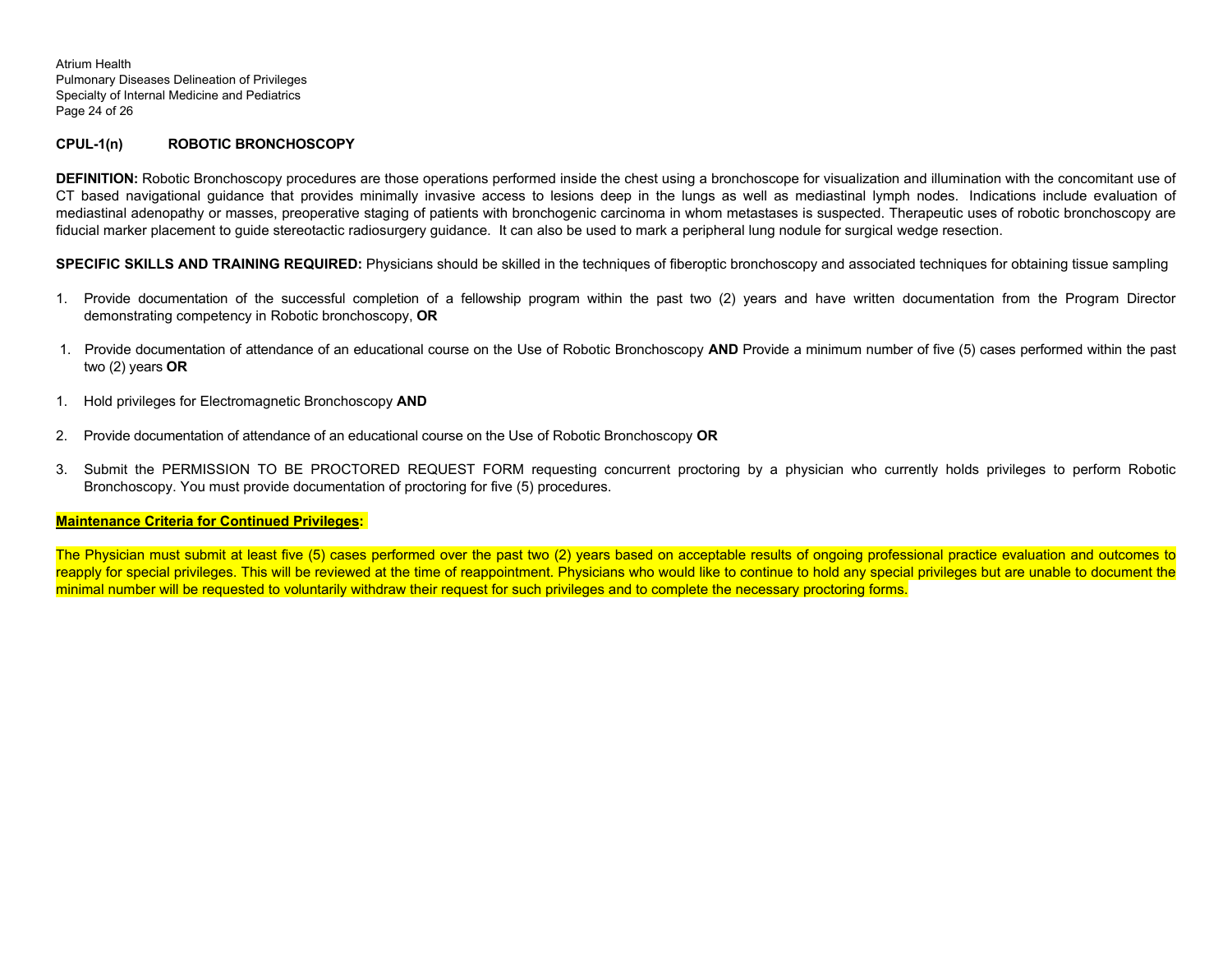Atrium Health Pulmonary Diseases Delineation of Privileges Specialty of Internal Medicine and Pediatrics Page 25 of 26

# **CPUL-5(a) EXTRACORPOREAL MEMBRANE OXYGENATION (ECMO) MANAGEMENT**

**SHORT DEFINITION:** ECMO is the specialized technique of mechanical extracorporeal cardiac and/or respiratory support for patients with life-threatening failure of heart or lung function.

# **SKILLS AND TRAINING NEEDED:**

1. Provide verification from the fellowship program director that the Applicant has been trained in ECMO and has participated in the management of four (4) cases within the past two (2) years;

**OR** 

- 1. Provide documentation of certification of attendance at an ECMO Management Course indicating the completion of didactic and simulation training exercise within the past two (2) years; **AND**
- 2. Upon documentation of above, the Applicant must complete the Permission to be Proctored Request Form requesting to be proctored for four (4) cases of active ECMO management;

# **OR**

- 1. Provide verification from the Chief/Chairman of the Applicant's Department that the Applicant has performed active ECMO management within the past two (2) years; **AND**
- 2. Provide case log documentation of successful active ECMO management of four (4) cases within the past two (2) years.

# **MAINTENANCE CRITERIA FOR CONTINUED PRIVILEGES (CPUL-5(a)):**

The Physician must provide documentation of ECMO management of four (4) cases over a two (2) year period to be eligible to reapply for ECMO privileges. This will be reviewed at the time of the physician's reappointment. Physicians who would like to continue to hold ECMO privileges but are unable to document the minimal number will be requested to voluntarily withdraw their request for the privilege and submit a Request to Be Proctored Form.